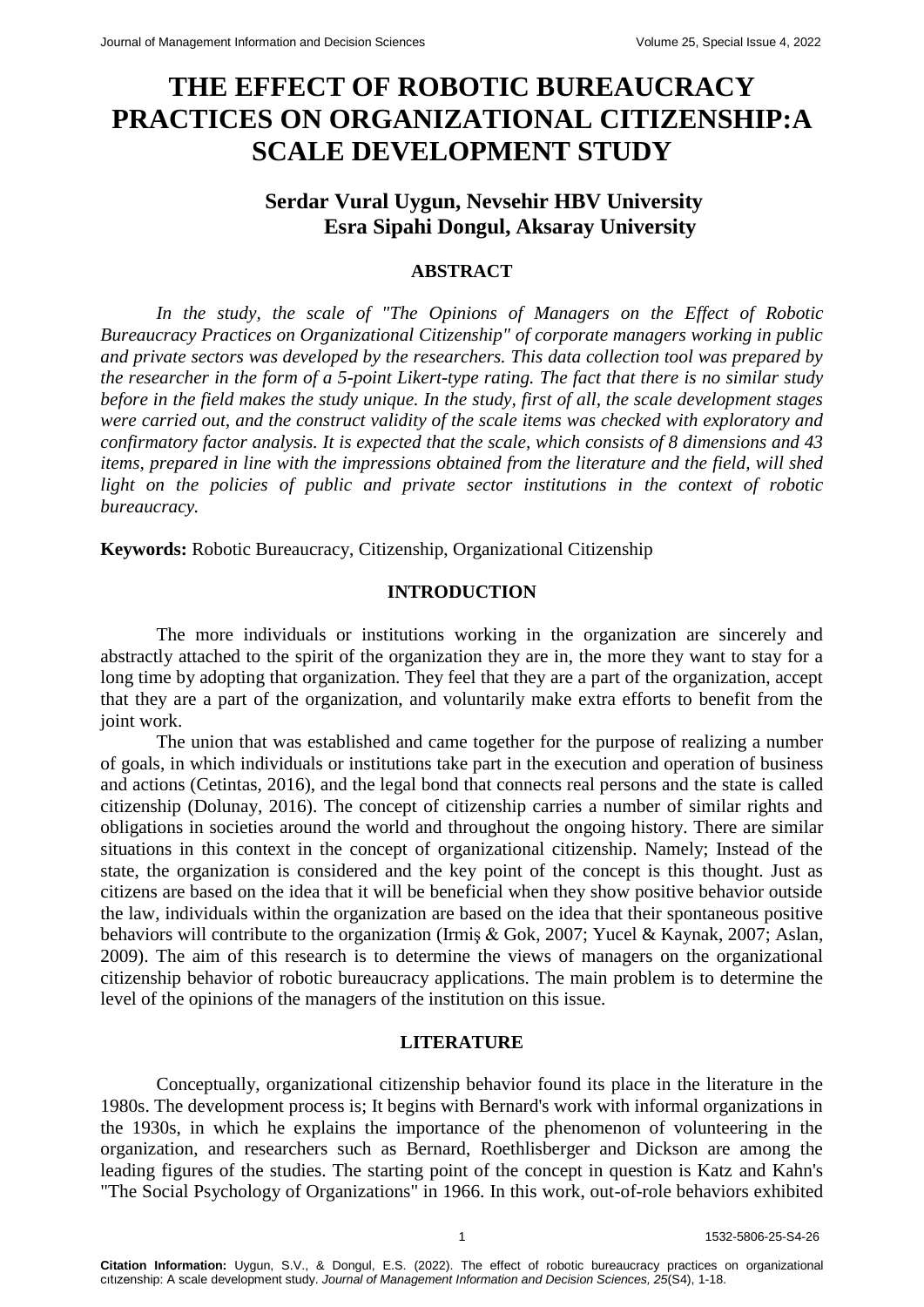due to its effect on productivity are emphasized.

From this point of view, Organ and Bateman's article "Job Satisfaction and the Good Soldier: The Relationship Between Affect and Employee Citizenship" published in 1983 and "Job Satisfaction and the Good Soldier: The Relationship Between Affect and Employee Citizenship", co-written by Organ, Smith and Near. Organizational citizenship behavior was used as a concept for the first time in their article titled "Employee Citizenship" (Podsakoff et al., 2000).

Organizational citizenship behavior is the whole of the behaviors exhibited by individuals in order to voluntarily carry out their work and actions in an efficient and effective manner, without expecting any reward or reward. Volunteering emphasizes the lack of connection between the reward system and behavior (Organ, 1988).

Behaviors that are not included in the organization's reward system, that is, that increase the efficiency of the organization on the basis of volunteering, are called organizational citizenship behaviors (Turnipseed & Murkison, 1996) According to Greenberg & Baron (2000), it is defined as the behavior in which employees reveal much more than what is expected from them, even though it is not specified in their job descriptions. What is meant by putting forth more than what is expected of oneself means contributing to work and duty, even in matters outside of work – for example, social and psychological issues (Blakely et al., 2005).

Behaviors related to organizational citizenship are basically divided into two. The first of these manifests itself in the form of contribution and participation in the organization in a positive sense, while the other appears as avoiding behaviors that will harm the organization in a negative sense. Even when there is such a distinction in theory, whether it is to contribute or to stay away from harm, both situations appear as desired behavior for the organization (Ozdevecioglu, 2003).

However, in the context of the individual being the subject of the organizational citizenship behavior and the organization being the object, the individual and the organization appear as two important elements. From this point of view, it can be examined under two headings (William & Anderson, 1991). These are organizational citizenship behavior and organizational citizenship behavior towards the organization. In the first one, the essence of the organization is to help other employees, while in the second, there is an idea and guidance in order to make positive contributions to the increase of the efficiency and development of the organization. As a result, there are behaviors that are desired in both cases (Finkelstein, 2006).

Based on these definitions of organizational citizenship behavior, it is seen that three basic features of the concept emerge. These can be listed as follows:

- 1. Since organizational citizenship behavior is voluntarily in question, the reward mechanism does not come into play when these behaviors are exhibited, or the punishment mechanism when they are not exhibited. In other words, employees in the organization do not perform their behaviors to obtain rewards or avoid punishment.
- 2. Organizational citizenship behavior is the behavior in which the employees perform more than what is expected spontaneously, without being directly or indirectly stated in the job description for the people or institutions that make up the organization, and there are no written rules that roughly should or should not be done.
- 3. Individuals or institutions exhibiting organizational citizenship behavior do not receive training for it, it is the whole of behaviors that contribute positively to the organizational structure and predict the development of the organization in terms of efficiency and functionality.

There have been many studies on the dimensions of the behavior in question, and these researchers have revealed the dimensions of organizational citizenship behavior in different ways. However, a substantial part of the group accepted the five-dimensional classification that Organ works with. These are cooperation, courtesy, conscientiousness, courtesy and virtue. Podsakoff et al., on the other hand, examined the dimensions of organizational citizenship behavior under seven titles: helping, sportsmanship, organizational commitment, organizational harmony, individual initiative, civic virtue, and individual development.

Helping Behavior (Almity, Thinking of Others, Selflessness, Altruism, Altruism, Helping Behavior): it is called the behavior of the employees that increase their productivity by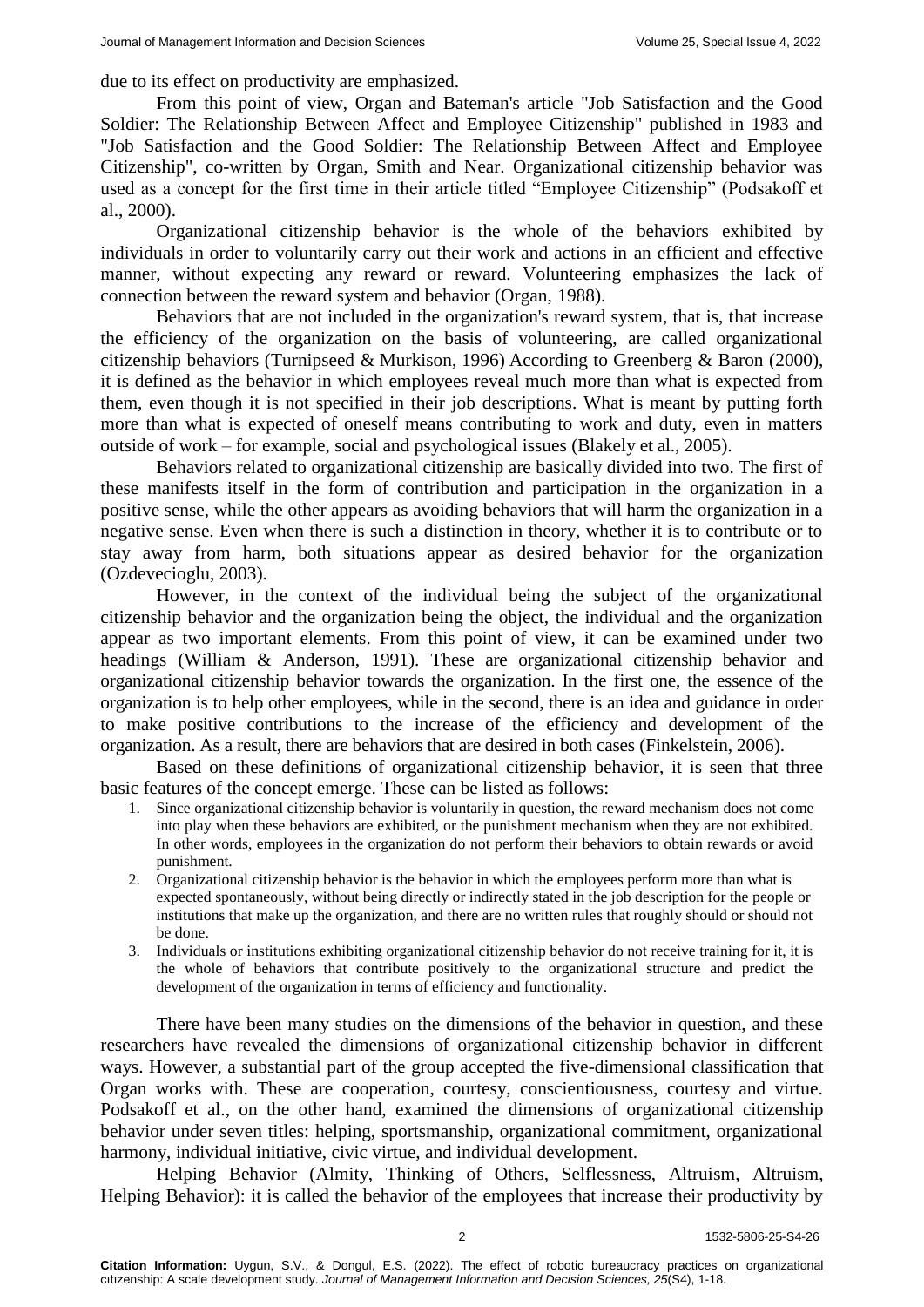helping other employees within the organization on a voluntary basis (Sezgin, 2005).

For example, informing the newly recruited employees about the job and functioning by experts and senior employees, the responsibility of the employee who is late for work due to valid reasons to be undertaken by another employee, helping the employee who has a heavy workload compared to the others due to the department he works in the organization, by other colleagues. can be considered under this heading (Cimen, 2016). The behavior in question develops depending on one's own desire and is generally directed towards individuals. The increased effectiveness as a result of the help given to the individual means the increase in the effectiveness of the organization (Buluc, 2008).

Courtesy (Positive Behaviors, Courtesy): According to this dimension of organizational citizenship behavior, there should be a positive relationship between the employees who have to divide the work. The common feature of these relations is the behaviors exhibited in order to warn the employees in the organization when there is no problem yet. E.g; Providing information to the employees about any problem that may occur in the organization, taking their opinions and suggestions, consulting, making reminders, respecting the rights of the employees in the organization can be evaluated within the scope of courtesy (Gurbuz, 2006).

Since altruism and kindness are two basic phenomena based on the dimension of helping each other, it is very difficult to separate them. However, the most striking difference is that in altruism, cooperation takes place after the problem, and in kindness, cooperation occurs before the problem (Mercan, 2006).

Conscientiousness (Consciousness, Advanced Duty Consciousness, Meticulousness, Conscientiousness): According to this factor, the important thing is the effort made for the effective and efficient use of time. It is about going beyond the success expected from the employee. E.g; Although the employees are not given overtime, the work of the employees outside the working hours in relation to the unfinished work and actions of the organization (Schnake & Dumler ve Cochran, 1993).

Gentlemanship (Sportsmanship, Impulsiveness, Sportmanship): The sportsmanship dimension of organizational citizenship behavior means that employees in the organization avoid complaints, thus using time efficiently and increasing positive developments for the organization. Regardless of their relationship with the organization, they are tolerant and tolerant of the tensions experienced by the employees, either within themselves or with the administration, without complaining.

According to Borman & Motowidlo (1993); According to Netemeyer, Boles, Mc Kee & Mc Murran (1997), while the cooperation of the employees of the organization is considered as their cooperation; It is expressed as protecting and defending the reputation of the organization against people outside the organization.

As an example of sportsmanship, not blaming, not arguing, trying to tolerate problems, avoiding behaviors that will create tension, in short, it is also expressed as not doing negative behaviors that concern the organization.

Virtue (Civil Virtue, Membership Virtue, Belonging Virtue, Organizational Virtue, Volunteering, Organizational Participation, Civic Virtue): briefly, it also expresses the positive feelings created by the strengthening of the ties to the organization and being in the organization.

This dimension, also called organizational virtue, looks after the interests of the organization and supports the organization. It can be shown as an example that employees try to be knowledgeable about the issues related to the organization, participate in meetings, affect the decision mechanism, express their opinions clearly, and produce solutions against problems.

The seven dimensions of organizational citizenship behavior that Podsakoff and others have studied include organizational obedience and individual development, unlike Organ's fivedimensional study. According to this, organizational obedience, in other words, compliance refers to the employees' compliance with the rules existing in the organization and their efforts to make these rules accepted and popularized among the employees. Individual development, on the other hand, is defined as the desire of the employees of the organization to develop their skills and knowledge in order to be useful, although there is no obligation (Farh, Zhong, Organ,

3 1532-5806-25-S4-26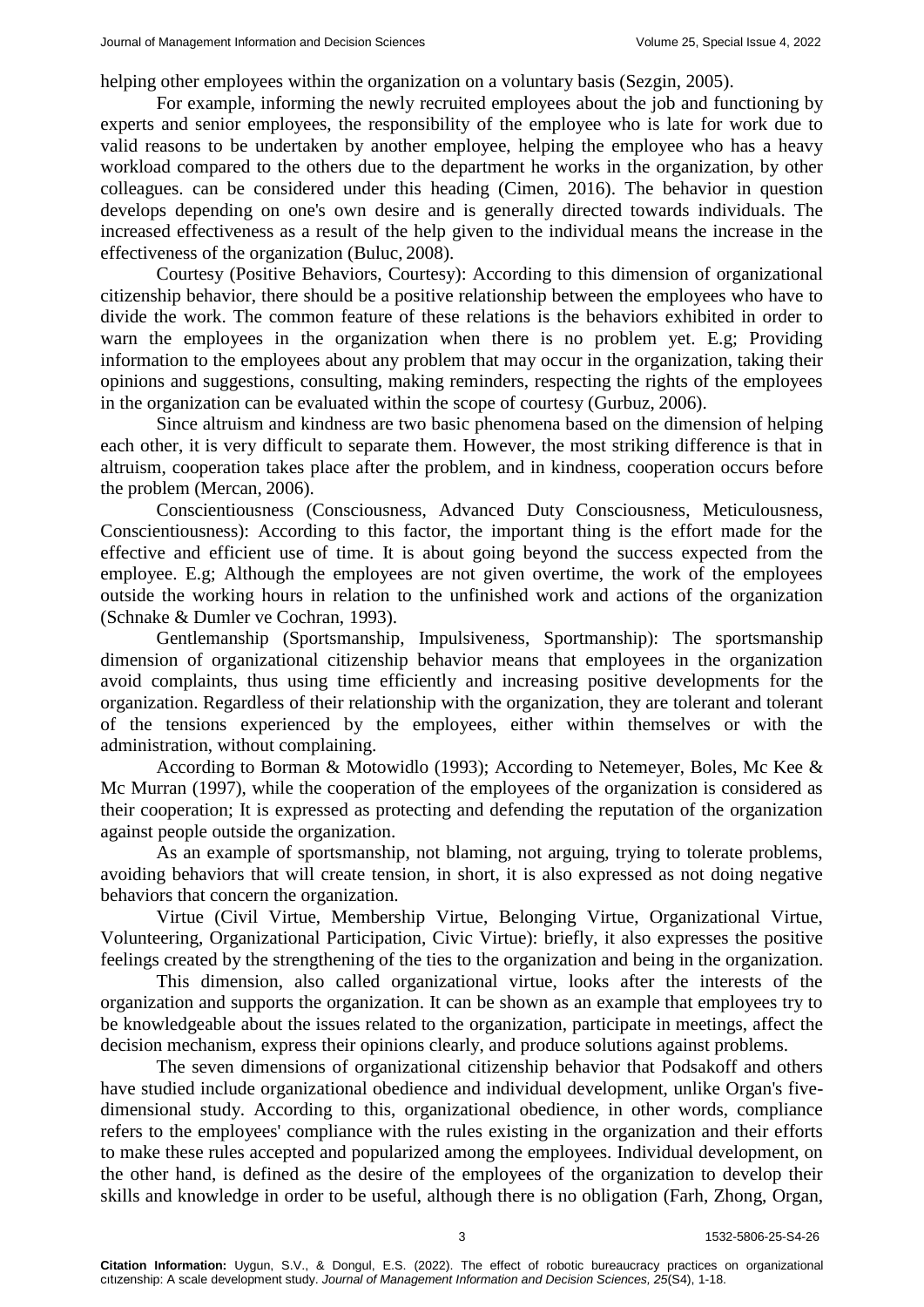2004:247). In addition to this, there are some other dimensions such as being appreciated, recognizing the value of what has been done, empowerment, satisfaction with the administration, and self-confidence.

Considering the factors affecting organizational citizenship behavior; The characteristics of the employees of the organization, the characteristics of the organization and the effects of the managers on the employee and the organization (Karaman & Aylan, 2012). In this context, if the employee has positive psychological characteristics and has an extrovert personality, they are more inclined to exhibit organizational citizenship behaviors. However, since introverted employees are mostly preoccupied with their own internal problems, they cannot show organizational citizenship behaviors because they cannot sufficiently deal with the work and actions of the organization. Another factor is the characteristics of the organization, namely the structure and characteristics of the organization.

Employees exhibit organizational citizenship behaviors more when they think that the institution they work for attaches importance to the quality of the outputs. The prevalence of these behaviors provides a more peaceful environment within the organization. The effects of managers on the employee and the organization also give direction about organizational citizenship behaviors. In this context, if the manager supports the employee, values them, improves the working environment, behaves equally and respectfully, and persuades them to cooperate, it affects these behaviors positively (Mucaoglu, 2006).

Factors affecting organizational behavior; leadership, organizational culture, organizational commitment, organizational justice, job satisfaction, teamwork, motivation, age, seniority and hierarchical order, person-organization integration (Yurdakul, 2018).

The importance and consequences of organizational citizenship behavior used together with the expression of good soldier syndrome can be listed as follows:

As the conflicts and arguments are reduced, the efficiency may increase accordingly, and the resources spent on managerial functions are reduced as a result of the increased performance, so the success of the organization can be increased by using the remaining resources in more productive areas.

As a result of the senior employees working in the organization informing the new employees, the effort that the organization will spend in this area is reduced.

Organizational citizenship behavior enables managers and employees to be more productive and helps coordinate work and transactions between teammates and groups. This means increased performance.

It increases the commitment of the employees to the organization by making the working environment in the organization more peaceful and safe. Therefore, the negative environmental conditions affect the employees in the organization less (Mercan, 2006).

#### **Robotic Bureaucracy**

Bureaucracy can be expressed as a form of organization that has some characteristics. The concept of bureaucracy, which is mostly used in its technical sense, evokes perceptions in people's minds such as avoiding responsibility, administrative pressure, paperwork, arbitrariness in decisions, and slowness of the System (Abadan, 1959).

Bureaucracy is also used in the sense of public administration. In this context, bureaucracy describes the structure of the administration and the work and operations it will do.

Therefore, it is the name given to the sum of the organizations managed by the governments in order to carry out the various administrative duties of the public and the work/operations of these organizations [\(http://web.hitit.edu.tr\)](http://web.hitit.edu.tr/). In other words, planning the resources to be served, organizing these resources, making decisions about the process corresponds to the meaning of bureaucracy in public administration (Gökçe & Şahin, 2002).

Another definition is; points out that the bureaucracy is the executive arm of the political system. It is a set of organizations that are formed and managed by modern governments in order to perform some administrative tasks in public administration. However, it can be said that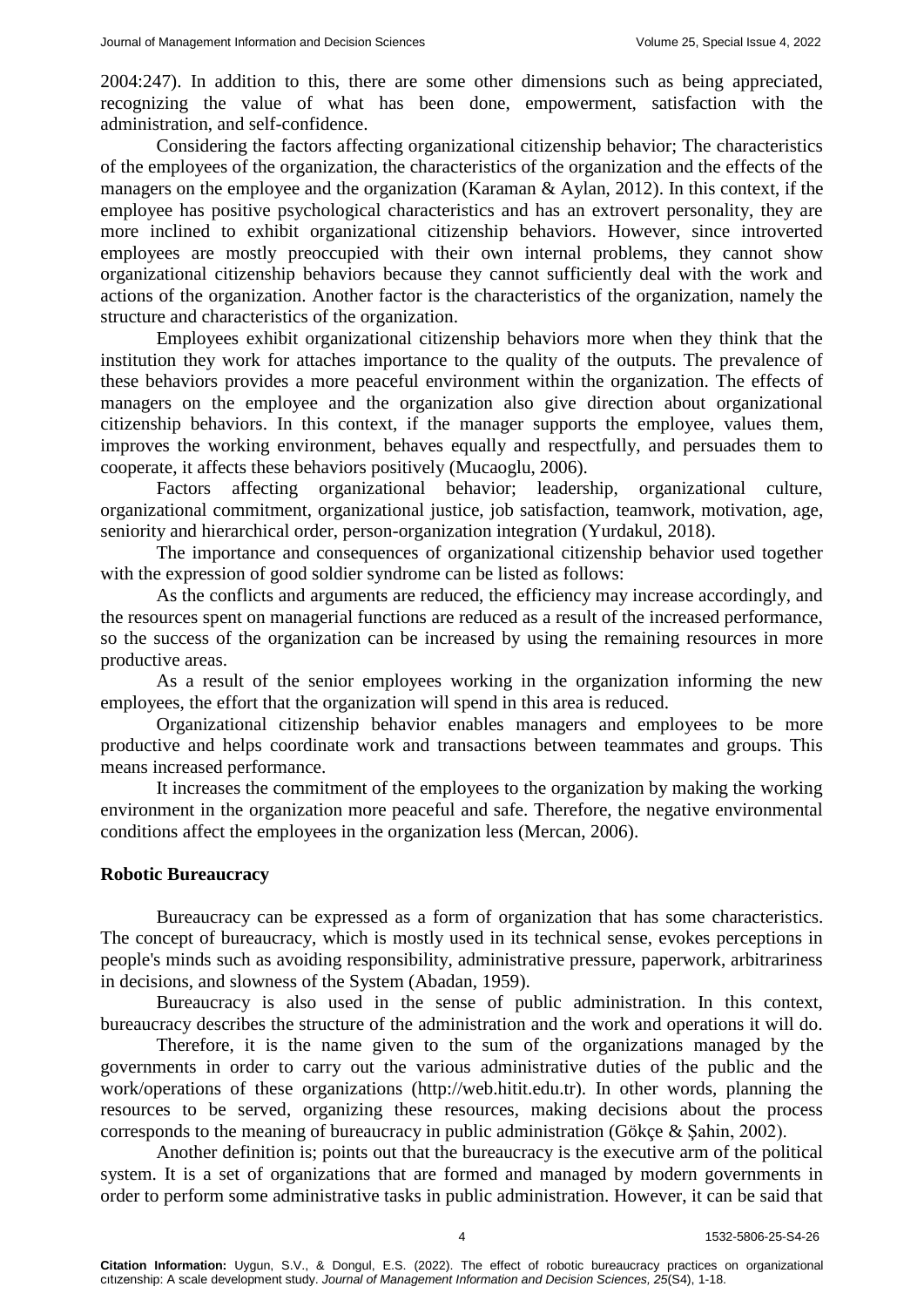it is mostly managed by appointed officials (Eryilmaz, 2003).

The concept of bureaucracy, which emerged in civilizations such as Egypt and China and emerged in the early ages, laid the groundwork for the development of bureaucracy with the realization of the industrial revolution and the subsequent emergence of the capitalist system in the world. However, the first researcher to examine the concept in detail was Max Weber (1993: 78), and according to him, bureaucracy has some features. These; Regular work and official duty are necessary for bureaucracy to make sense, a balanced distribution of authority is necessary for the realization of work and duties, and finally, people with some general rules should be employed to carry out duties and studies.

The change experienced in our country and in the world with the effect of globalization and technology has also deeply affected the bureaucracy. The idea that the clumsiness of the public bureaucracy should be structured on the grounds that it prevents citizens from living a quality life, and thus the efficiency and productivity will increase, shows that the bureaucracy should definitely be made more suitable for the era we live in.

At this point, some questions arise for the realization of this change. E.g; Will new systems be developed to replace bureaucracy? or will the existing bureaucracy meet with a more efficient structure? The structure that is very difficult to remove after settling in a state system is called bureaucracy. In this context, it would be best to work on increasing efficiency instead of removing bureaucracy (Eryılmaz, 2000:203). Developments in Turkey and all over the world show that bureaucracy cannot be given up and that the use of technology will be beneficial for bureaucracy to be more efficient (Özer, 2013).

As it can be understood, the concept of robotic bureaucracy and the concept of technology are intertwined. Since the concept of robotic bureaucracy is a very new concept, literature review has not been done frequently and in depth. Robotic bureaucracy can also be perceived as the use of software systems in bureaucracy due to its relation with technology. Therefore, the conceptual explanation of the term technology should be made in the first place.

For an engineer, technology refers to the tools and methods used during product manufacturing, while for a manager, it refers to the process between the inputs and outputs of resources. According to economists, technology is; It is defined as a tool that raises the quality and standards of life. In this respect, technology has different meanings depending on who uses it. However, in summary, it emerges as the most important power of our age, which increases efficiency and effectiveness by saving time, and makes our life easier by increasing the quality of life (Fedotova, 2005).

Software systems that automate a number of jobs and processes, including the automatic sending of e-mails, are defined as robotic bureaucracy. The burdens brought by regulations or rules are an example of classical bureaucracy. In any case, bureaucracy is a problem by its traditional definition, and when it comes to bureaucracy, rules and regulations cannot achieve their goals -by definition of the concept- (Bozeman & Youtie, 2019) Although it has done its work on universities, many organizations are in search of more efficiency and less burden. For this reason, organizations seek to save money by making use of information technologies.

Robotic bureaucracy is a computer-based automatic system, which is prepared to facilitate the work of the employees in the organization and to reduce the administrative burden on the employees and the people they deal with, and which is mostly non-human, the formation of which is provided by the relevant organizations. Often the desired goal is to save on the number of employees required and shift the burden away from organizations to their customers.

Examples of robotic bureaucracies that have been used for several years and are quite familiar; Online information providing systems for medical records, E-Nabız application for example in Turkey, online check-in for commercial airline flights anywhere in the world, automatic systems used to submit articles to journals can be shown.

However, public institutions often have difficulties in making use of this technology due to the lack of technical personnel, lack of resources or appropriations, the mentality of civil servants and the negative will of managers (Tecim, 2002).

However, the T.C. SMS information system of the Ministry of Justice, T.C. The ready-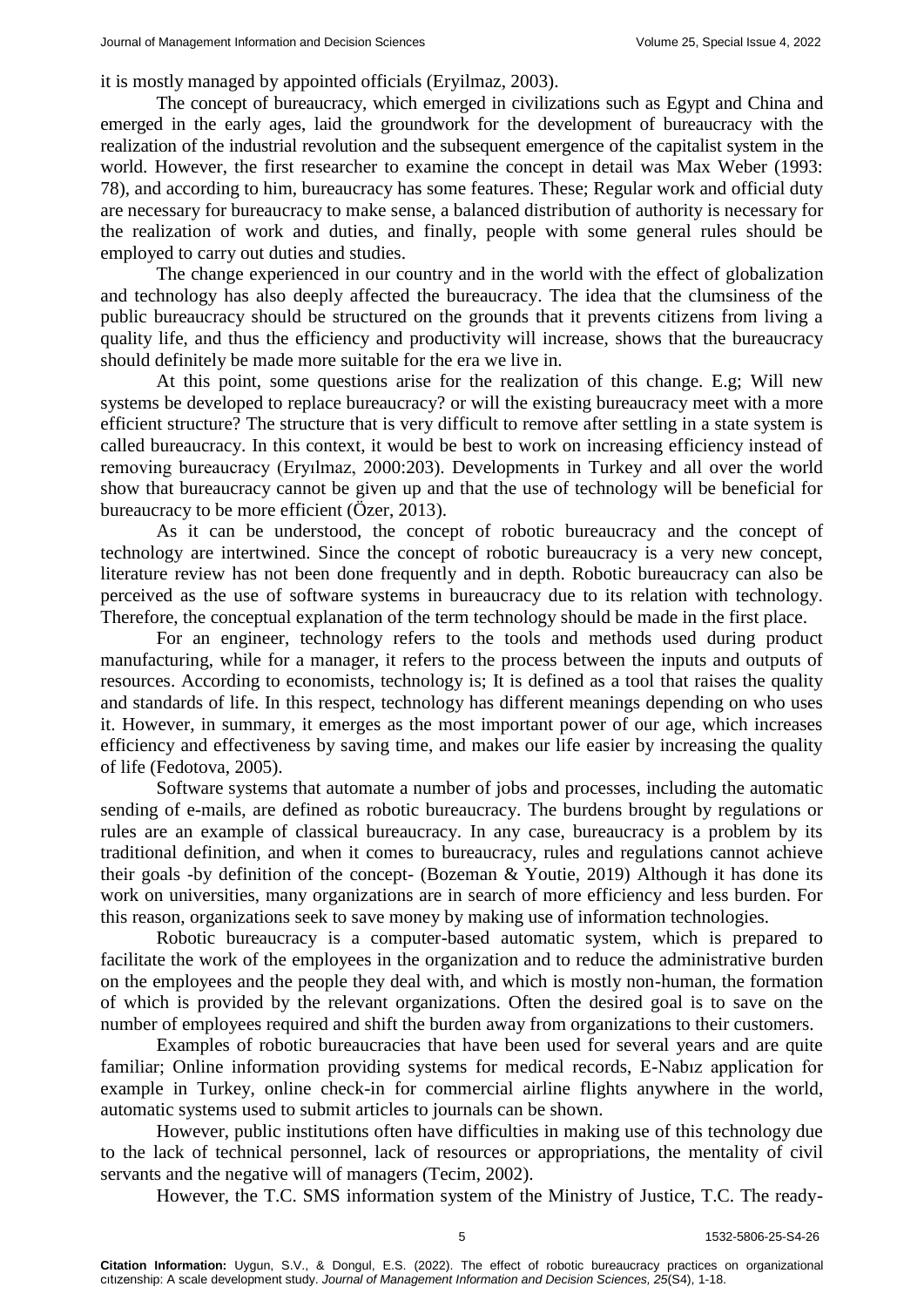made declaration system of the Ministry of Treasury and Finance regarding real estate capital income and the e-government application are the most basic examples (Sancaktutar, 2013).

Most robotic systems are developed locally and are often created with the goal of saving employee costs, increasing efficiency and systematizing regulatory compliance. It is an undeniable fact that automated systems reduce administrative burden. Robotic bureaucracy is a technical system that provides benefits in many ways, but it also carries some problems on trust. Some computer-based systems that do not support trust can create feelings of alienation and lack of control in robotic bureaucracy. Another negative aspect is that the presence of personnel who develop and implement robotic bureaucracy (for example, university employees) shows these personnel to be more blamed than normal bureaucracy in the face of customers. However, robotic bureaucracy systems often attach little importance to the characteristics of the sender or receiver. In this context, the effects of robotic bureaucracy are not only in system design.

As is common practice, most robotic bureaucracy correspondence includes a reply-toreply section, but does not include any human names other than the recipient, which is not welcome. It takes a serious waste of time to ask a simple question, and sometimes it takes a lot of effort to identify the person who can answer it. From this point of view, robotic bureaucracy does not prevent human reactions, it is necessary to develop trust.

Another negative aspect of robotic bureaucracy is; There is no standard among institutions and organizations. For example, universities not only have different automated systems, but also have different administrative terminologies and practices. All of this seems to inevitably increase confusion and administrative burden (Bozeman & Youtie, 2019).

With the globalizing world, changes have started in management understandings, as in every field. The century we live in appears conceptually in the form of time and speed. These situations gave birth to the new public management approach and brought the new public management approach: governance, strategic management, total quality management, performance management and e-government applications in pursuit (Kutlu, 2006).

The system in which the state manifests itself in virtual environments through technology, taking into account the principles of public administration, in order to provide services to its citizens at a low cost and quickly is called e-Government (Küçük, 2018).

In our country and in the world, public services are now moving to the internet by government institutions and turning their direction to e-Government applications. Thanks to these practices, while the efficiency of the public sector increases significantly, the relations between the state and its citizens gain different dimensions.

The internet, which changes the standards in the commercial field, learning areas and even entertainment areas, of course also changes the understanding of the state. In this context, e-Government is also expressed as "the use of communication and information technologies in facilitating the daily administrative activities of the state", "the ability of public administrative units to transform their relations between citizens, businesses and other government units by using information technologies such as wide area networks, internet, mobile communication" are being (Pamukoğlu & Ocak, 2007).

According to the definition of the World Bank: "All of the public services that aim to create value and are based on the processing, transmission and storage of digital information such as text, sound and image in an open network environment of individuals and institutions or in closed network environments that can be accessed by a limited number of users." (Worldbank, 2004).

Based on these definitions, e-Government has four main actors as public institutions and organizations, non-governmental organizations, private sector and citizens. The fact that these actors are particularly citizen-oriented is due to the emergence of the robotic systems in question due to the needs of the citizens. These applications and robotic systems should not impose other burdens on citizens beyond normal bureaucracy. In other words, citizen-centered government understandings are provided more easily with e-Government (Demirel, 2006).

Traditional bureaucracy brings citizens and organizations face to face every time, and business and transactions are carried out in this way. According to the traditional understanding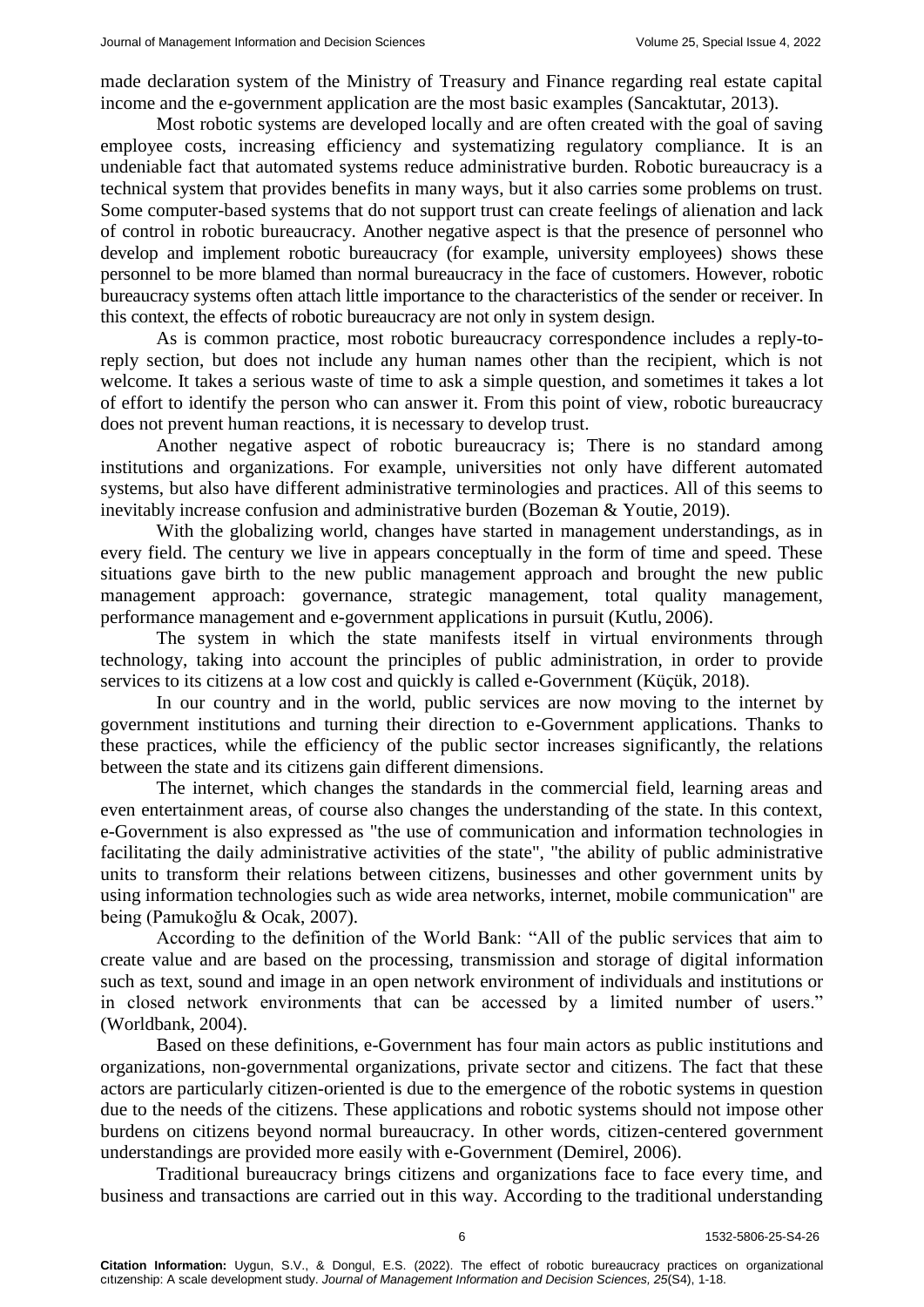of bureaucracy, the processes of preparing petitions, forms, documents, documents of institutions and organizations, which we also describe as stationery, are very intense. However, with robotic bureaucracy, a significant part of such activities disappear or change their quality. The periods of citizens losing long time for services that will be realized in line with their needs are being left behind day by day.

With the help of robotic systems, many institutions and organizations, including citizens, organizations, non-governmental organizations, can go to the website of the relevant public institution for their communication and interaction with the state, obtain the information they need and make their applications online. While these processes take place, significant advantages are obtained in terms of time and space. In this sense, individuals and institutions can get closer to the state and transactions can be realized without intermediaries. It is obvious that it can be eliminated in undesirable situations such as loss of time for long transactions, bribery and corruption.

#### **Method**

The research was carried out as a descriptive study in the relational survey model. The research universe consists of managers with 25 or more personnel in their institution. The research is limited to 599 participants who participated in the survey online due to the COVID-19 process.

#### **Data Collection Tools**

The data of the research were obtained through literature review, scale application, book, thesis, article and document scanning. The research was carried out in two parts, 8 dimensions and 43 items obtained as a result of the literature review and the development of the scale. The scale development processes are explained in detail below.

#### **The Method Followed in the Scale Development Process**

In this study, although the applied process stages are followed, semi-structured interviews with institution managers and contribution to the item pool based on the findings obtained by the researchers also provide a theoretical feature to the research. Supporting the quantitative study feature with semi-structured interviews, using factor analyzes and making a pilot application in a large sample group are the characteristic features of this process. The conceptual framework of these processes is summarized in Table 1:

| Table 1<br><b>SCALE DEVELOPMENT PROCESS</b>           |
|-------------------------------------------------------|
| <b>Expert Opinions and Literature</b>                 |
| Opinions of Practitioners in the Field                |
| <b>Identifying Features to Measure</b>                |
| Determination of Scale Items                          |
| Determination of Coverage Validity Rates              |
| Identification of Items Based on Scope Validity Rates |
| Obtaining the Candidate Scale                         |
| Making a Pilot Application                            |
| Identifying Substances with EFA                       |
| Obtaining the Scale                                   |

As a result of these scans, it was decided to put forward the opinions within the framework of eight dimensions in Table 2.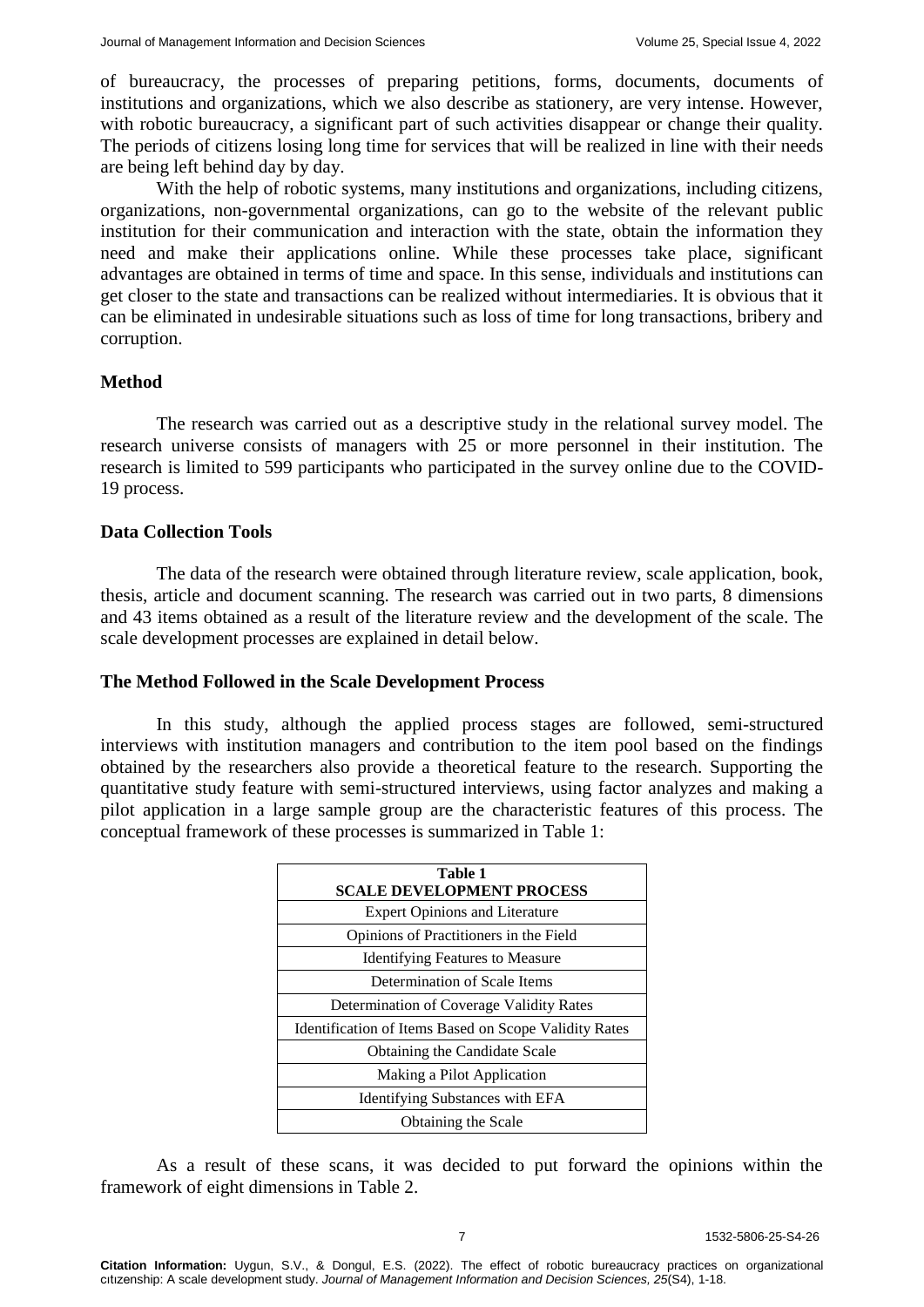| Table 2<br>THE PROCESS OF FORMING SCALE ITEMS |                                                                      |                                                                             |                                                                |  |
|-----------------------------------------------|----------------------------------------------------------------------|-----------------------------------------------------------------------------|----------------------------------------------------------------|--|
|                                               | <b>Dimensions</b>                                                    | <b>Items Developed as a</b><br><b>Result of Literature</b><br><b>Review</b> | <b>Items Developed as a</b><br><b>Result of the Site Visit</b> |  |
| А.                                            | Attitudes and Behaviors of<br>Management towards<br>Personnel        | a2, a3, a4, a5, a6                                                          | a1, a4                                                         |  |
| <b>B.</b>                                     | Attitudes and Behaviors of<br><b>Staff towards Citizens</b>          | b1, b2, b5                                                                  | b3, b4                                                         |  |
| C.                                            | Environment                                                          | c1                                                                          | c2,c3                                                          |  |
| Ç.                                            | Attitudes and Behaviors of<br>the Administration towards<br>Citizens | $\varphi$ 2, $\varphi$ 3, $\varphi$ 4, $\varphi$ 7, $\varphi$ 8             | $\c{1},\c{5},\c{6}$                                            |  |
| D.                                            | Administration                                                       | d1, d2, d3                                                                  | d4, d5, d6                                                     |  |
| Е.                                            | Confidence and Absence                                               | e2,e3                                                                       | e1, e4, e5                                                     |  |
| F.                                            | <b>Institutional Success</b>                                         | f1,f2,f6                                                                    | f3,f4,f5                                                       |  |
| G.                                            | Services for Personnel                                               | g1                                                                          | g2, g3                                                         |  |

#### **Interviews with Experts for Content Validity**

The basic features of the dimensions that will be independent variables were defined in a concrete way in the context of observations and semi-structured interviews with the literature review made during the process of revealing the problem. Thus, in order to ensure the content validity of the 94-item draft scale prepared in 9 dimensions, the scale was submitted to expert opinion.

Items with a KVR ratio of 0.59 and above were included in the scale, and 49 items were removed from the scale, among which items were low. Corrections were made on 11 items with an appropriate value below 90%. In addition, 2 new items were added to the scale.

Based on these studies, the scale was made ready for pilot application as 43 items. The scale, which was collected in 8 dimensions, was developed as a 5-point Likert feature (5- Completely Agree, 4-Strongly Agree, 3-Moderately Agree, 2-Little Agree, 1-Very Disagree).

#### **Giving the Final Shape to the Scale**

In order to conduct factor analysis for the pilot application, it was decided to apply it to at least 300 people, five times the number of items. In the pilot application, 599 people were reached. Since this number is more than five times the number of items, it has been assumed to be sufficient.

Explanatory Factor Analysis (EFA) statistical method was the basis for the construct validity of the scale. Its reliability was calculated with Alpha Cronbach correlation coefficient.

#### **Construct Validity and Reliability**

Factor analysis was used in this study. Data were analyzed with IBM SPSS 18.1 program.

In order to determine the suitability of the items for factor analysis, firstly the correlation matrix was created, then the Bartlett Sphericity test and Kaiser-Meyer-Olkin (KMO) tests were performed.

The fact that the KMO coefficient is at least 0.60 and the Barlett test is significant indicates that the data are suitable for factor analysis. Care was taken to ensure that the factor loading values were not lower than 0.40.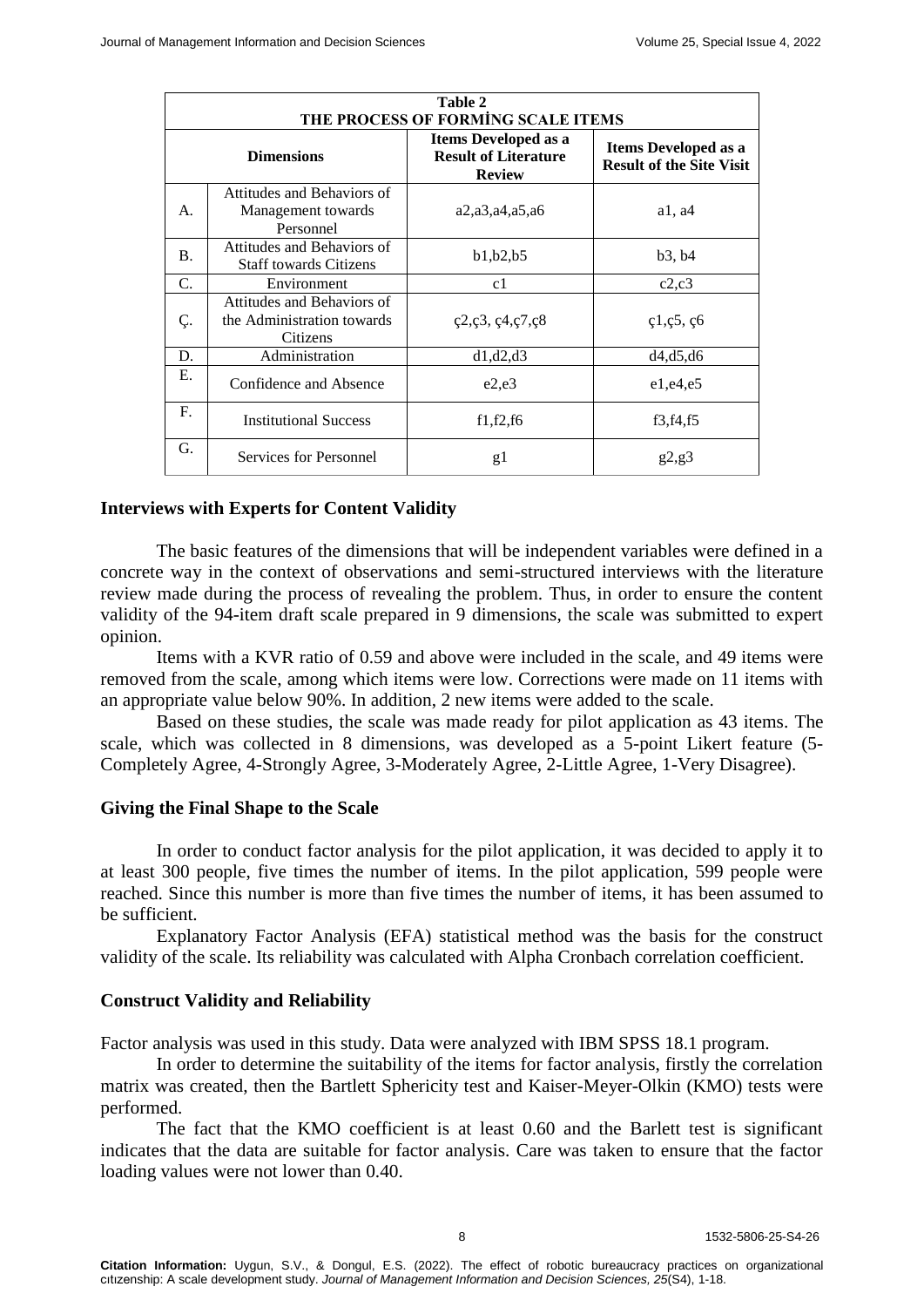The presence of outliers in the data regarding the items was determined by using frequency values and Mahalanobis distances. When Mahalanobis distances were examined, 16 observations were excluded from the analysis as they were outliers. Firstly, Exploratory Factor Analysis (EFA) was applied to determine the factor structure.

Factor analyzes will be carried out to examine the construct validity of 56 items whose content validity studies have been completed. For this, Kaiser-Meyer-Olkin (KMO) coefficient and Bartlett sphericity tests were applied. The ranges of this criterion are; 0.60<KMO "Poor", 0.70<KMO<0.60 " Poor", 0.80<KMO<0.70 "Medium", 0.90<KMO<0.80 "Good", 1 0.00<KMO<0.90 It is expressed as "Excellent". In this context, the Kaiser-Meyer-Olkin (KMO) test was applied to determine the sample adequacy, and the KMO value of the scale is shown in Table 3.

As a result of the analysis, KMO value was 0.936 (excellent) and Bartlett's test was found to be χ2 (59, N=599) 28493,818, p<.00, significant, and the number of samples and correlation matrix were considered appropriate.

| Table 3<br><b>KMO AND BARTLETT'S TEST</b> |  |           |  |  |
|-------------------------------------------|--|-----------|--|--|
| 0.937<br>Kaiser-Meyer-Olkin               |  |           |  |  |
|                                           |  | 28493.818 |  |  |
| <b>Bartlett's Test</b>                    |  | 1540      |  |  |
|                                           |  | 0 000     |  |  |

Cronbach Alpha  $(\alpha)$  internal consistency coefficient was used to measure the reliability of the scale. This test will determine how well they complement each other while measuring the same quality of different questions in the questionnaire. Alpha reliability value is a coefficient ranging from -1 to 1, and as this value approaches 0, reliability decreases and as it approaches 1, reliability increases. Cronbach Alpha (α) coefficient is defined as  $0.00 \leq \alpha < 0.40$  "unreliable",  $0.40 \le \alpha < 0.60$  "low reliability",  $0.60 \le \alpha < 0.80$  "highly reliable",  $0.80 \le \alpha < 1.00$  "very reliable" in the literature. Accordingly, the Cronbach Alpha coefficient calculated for the reliability of the scale was found to be 0.88 for 56 items.

| Table 4                                             |     |  |
|-----------------------------------------------------|-----|--|
| <b>CRONBACH'S ALPHA RELIABILITY COEFFICIENT FOR</b> |     |  |
| THE PILOTED SCALE (56 ITEMS)                        |     |  |
| <b>Cronbach's Alpha</b>                             |     |  |
| 0.877                                               | 599 |  |

In order to reveal the factor structure, the criterion of the eigenvalue being greater than 1, Cattell's slope test and the classification used in the process of creating the scale items were taken into account.

In order for a factor to be formed, it was important that at least three items load that factor above 0.40. In case of a difference below 0.10, that item was evaluated as overlapping and removed from the analysis.

After the varimax rotation on 56 items of the scale; First, it was observed that the items formed 12 dimensions. The average of 12 dimensions was also taken. Afterwards, the correlation between dimensions was examined.

After the varimax rotation on 56 items of the scale, it gave weight to more than one factor with a difference of less than 0.1 level, and was evaluated as 8.16.17.19.24.32.37.44.45.46.50, which was evaluated as an overlapping item, respectively. 51 and 52 were excluded from the scale. On the other hand, it was decided to change the factor of 3 items based on the literature. After these steps, after the varimax rotation, the process was repeated on 43 items and it was seen that 8 dimensions were formed.

Since 8.17.19.46 items constitute a single dimension on their own and 16.44.45. Item 24 (difference=0.027) since item is in more than one dimension, item 37 (difference=-493-310)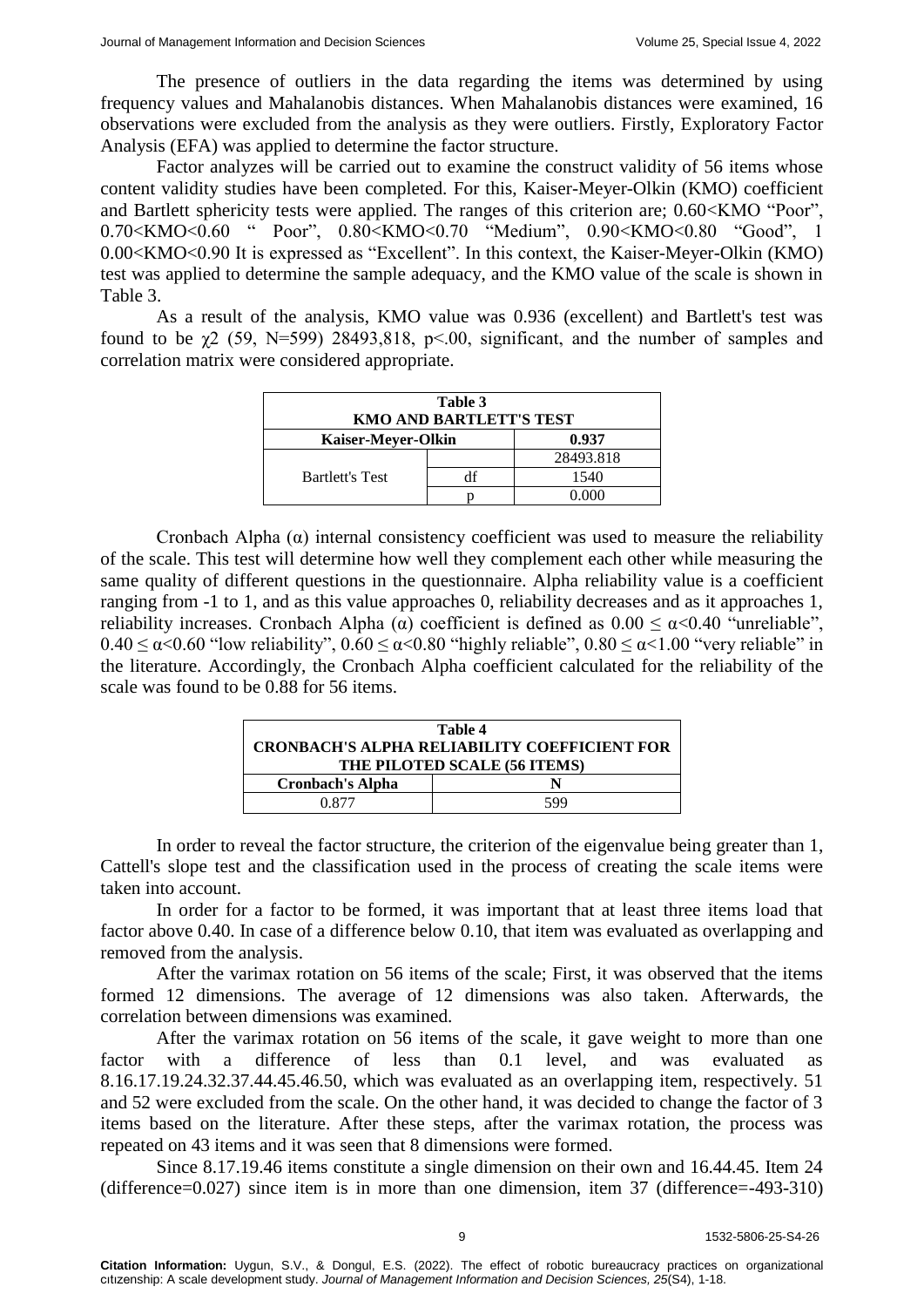because item 32 creates a single dimension on its own, and items 51 and 52 because item 50 creates a single dimension on its own. Since the item constitutes a single dimension on its own, it was removed from the scale.

After removing the 8 items explained above according to the Varimax rotation process, reliability and vertical rotation processes were applied on the remaining 43 items in the scale. Accordingly, the Cronbach's Alpha reliability level was found to be high at 0.879 (Table 5).

| Table 5<br><b>CRONBACH'S ALPHA RELIABILITY COEFFICIENT</b><br><b>FOR THE 43-ITEM SCALE</b> |     |  |  |  |
|--------------------------------------------------------------------------------------------|-----|--|--|--|
| <b>Cronbach's Alpha</b>                                                                    |     |  |  |  |
| 0.879                                                                                      | 599 |  |  |  |

The load factor analysis of 43 items collected in 8 dimensions after rotation is presented below.

| Table 6<br><b>FACTOR ANALYSIS</b> |                    |                  |       |                         |       |       |       |       |  |  |
|-----------------------------------|--------------------|------------------|-------|-------------------------|-------|-------|-------|-------|--|--|
|                                   | <b>Exploratory</b> |                  |       |                         |       |       |       |       |  |  |
| Factor                            | $\mathbf{1}$       | $\boldsymbol{2}$ | 3     | $\overline{\mathbf{4}}$ | 5     | 6     | 7     | 8     |  |  |
| <b>Analysis</b>                   |                    |                  |       |                         |       |       |       |       |  |  |
| a <sub>5</sub>                    | 0.787              |                  |       |                         |       |       |       |       |  |  |
| a6                                | 0.750              |                  |       |                         |       |       |       |       |  |  |
| a3                                | 0.746              |                  |       |                         |       |       |       |       |  |  |
| a1                                | 0.729              |                  |       |                         |       |       |       |       |  |  |
| a2                                | 0.661              |                  |       | 0.304                   |       |       |       |       |  |  |
| a4                                | 0.625              |                  |       |                         |       |       |       |       |  |  |
| c6                                |                    |                  |       | 0.732                   |       |       |       |       |  |  |
| $\overline{c7}$                   |                    |                  |       | 0.700                   |       |       |       |       |  |  |
| c2                                |                    |                  |       | 0.682                   |       |       |       |       |  |  |
|                                   |                    |                  |       | 0.634                   |       |       |       |       |  |  |
| ç8<br>$\overline{c5}$             |                    |                  |       | 0.564                   |       |       |       |       |  |  |
| c1                                |                    |                  |       | 0.522                   | 0.381 |       |       |       |  |  |
| c3                                |                    |                  |       | $-0.395$                |       |       |       | 0.376 |  |  |
| $\overline{d5}$                   |                    |                  |       |                         | 0.647 |       |       |       |  |  |
| $\overline{d1}$                   |                    |                  |       |                         |       |       |       |       |  |  |
| c2                                |                    |                  |       |                         | 0.571 |       |       |       |  |  |
|                                   |                    |                  | 0.563 |                         | 0.464 |       |       |       |  |  |
| e3<br>e4                          |                    |                  |       |                         |       | 0.316 |       |       |  |  |
| $\overline{e5}$                   |                    |                  |       |                         |       | 0.738 |       |       |  |  |
| $\overline{e2}$                   |                    |                  |       |                         |       | 0.710 |       |       |  |  |
|                                   |                    |                  |       |                         |       | 0.609 |       |       |  |  |
| e1                                |                    |                  |       |                         |       | 0.352 | 0.543 |       |  |  |
| f4<br>f5                          |                    |                  |       |                         |       |       | 0.792 |       |  |  |
|                                   |                    |                  |       |                         |       |       | 0.745 |       |  |  |
| f6                                |                    |                  |       |                         |       |       | 0.728 |       |  |  |
| g <sub>4</sub>                    |                    |                  |       |                         |       |       |       | 0.701 |  |  |
| f3                                |                    |                  |       |                         |       |       | 0.723 | 0.705 |  |  |
| g1                                |                    |                  |       |                         |       |       |       | 0.735 |  |  |
| g2                                |                    |                  |       |                         |       |       |       | 0.738 |  |  |
| g3                                |                    |                  |       |                         |       |       |       | 0.709 |  |  |
| f1                                |                    |                  |       |                         |       |       | 0.703 |       |  |  |
| d2                                |                    |                  |       |                         | 0.629 |       |       |       |  |  |
| $\overline{d6}$                   |                    |                  |       |                         | 0.619 |       |       |       |  |  |
| d3                                |                    |                  |       |                         | 0.560 |       |       |       |  |  |
| d4                                |                    |                  |       |                         | 0.477 |       |       |       |  |  |
| b4                                |                    | 0.668            |       |                         |       |       |       |       |  |  |
| $\overline{b5}$                   |                    | 0.652            |       |                         |       |       |       |       |  |  |
| $\overline{b3}$                   |                    | 0.570            |       |                         |       |       |       |       |  |  |
| $\overline{b2}$                   |                    | 0.747            |       |                         |       |       |       |       |  |  |
| b1                                |                    | 0.712            |       |                         |       |       |       |       |  |  |
| $\overline{c3}$                   |                    |                  | 0.517 |                         |       |       |       |       |  |  |

10 1532-5806-25-S4-26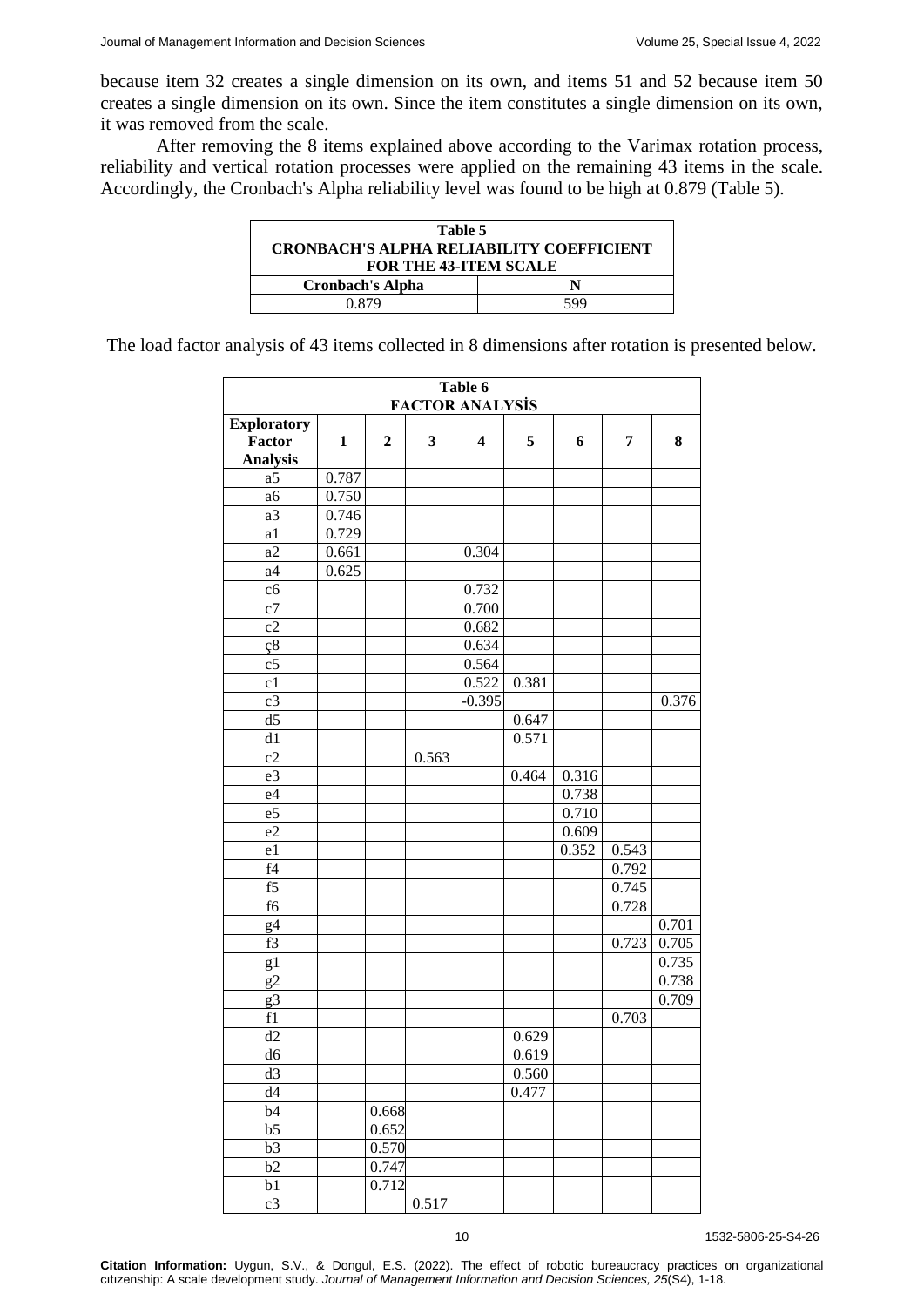| $\sim$<br>.  |  |       |                |  | 0.707<br>v. / v |  |
|--------------|--|-------|----------------|--|-----------------|--|
| ⌒            |  | 0.560 |                |  |                 |  |
| $^{\circ 4}$ |  |       | 0.512<br>0.314 |  |                 |  |

When Table 6 is analyzed in terms of factor loads, it is seen that the factor loads for each item vary between 0.4 and 0.8. It is seen that 38 items have a load value in a single factor and 5 items are defined with factor loading in two factors.

#### **Construct Validity and Reliability**

In the context of the line chart, each gap between two points is considered a factor. In this graph, the point where the graph curve shows a rapid decline is the fifth point (Figure 1).



### **FIGURE 1 FACTOR EIGENVALUE LINE GRAPH OF THE SCALE**

Eigen value, percentage of contribution to the total variance and scree plot are frequently used to determine the number of factors.

The arithmetic means, standard deviation values, skewness and kurtosis values, and Cronbach Alpha internal consistency coefficients consisting of 8 factors are shown in Table 7.

| Table 7<br>ARITHMETIC MEAN, STANDARD DEVIATION, SKEWNESS AND KURTOSIS<br><b>VALUES AND CRONBACH ALPHA INTERNAL CONSISTENCY COEFFICIENTS</b><br><b>FOR EACH DIMENSION OF THE SCALE</b> |      |      |      |         |         |      |  |  |  |
|---------------------------------------------------------------------------------------------------------------------------------------------------------------------------------------|------|------|------|---------|---------|------|--|--|--|
| Cronbach's<br>$\bar{\mathbf{x}}$<br>Ss<br><b>Basiklik</b><br>Faktör<br><b>Çarpıklık</b><br><b>Varyans</b><br><b>Alpha</b>                                                             |      |      |      |         |         |      |  |  |  |
| A                                                                                                                                                                                     | 3.68 | 0.75 | 0.56 | $-0.28$ | 0.59    | 0.91 |  |  |  |
| B                                                                                                                                                                                     | 3,30 | 0,77 | 0.59 | $-0,17$ | 0,04    | 0,74 |  |  |  |
| C                                                                                                                                                                                     | 2,63 | 0.90 | 0,81 | 0,19    | $-0.61$ | 0.66 |  |  |  |
|                                                                                                                                                                                       | 4,00 | 0,43 | 0.18 | $-0,74$ | 0.97    | 0,59 |  |  |  |
| D                                                                                                                                                                                     | 2,99 | 0,80 | 0.63 | 0.01    | $-0.20$ | 0.77 |  |  |  |
| Е                                                                                                                                                                                     | 3,41 | 0,76 | 0.58 | $-0,20$ | $-0.08$ | 0.81 |  |  |  |
| F                                                                                                                                                                                     | 2,72 | 0,70 | 0,49 | 0,22    | $-0.01$ | 0,71 |  |  |  |
| G                                                                                                                                                                                     | 3,15 | 0.95 | 0.90 | $-0.09$ | $-0.39$ | 0.85 |  |  |  |

When Table 7 is examined, the arithmetic mean of the items in each factor is 2.6-4.0; standard deviations vary between 0.4-0.9. According to these results, scale factors are homogeneous because the standard deviation of 8 factors is <1. Since the skewness and kurtosis values of all factors are between +1.00 and -1.00, the scale scores show a normal distribution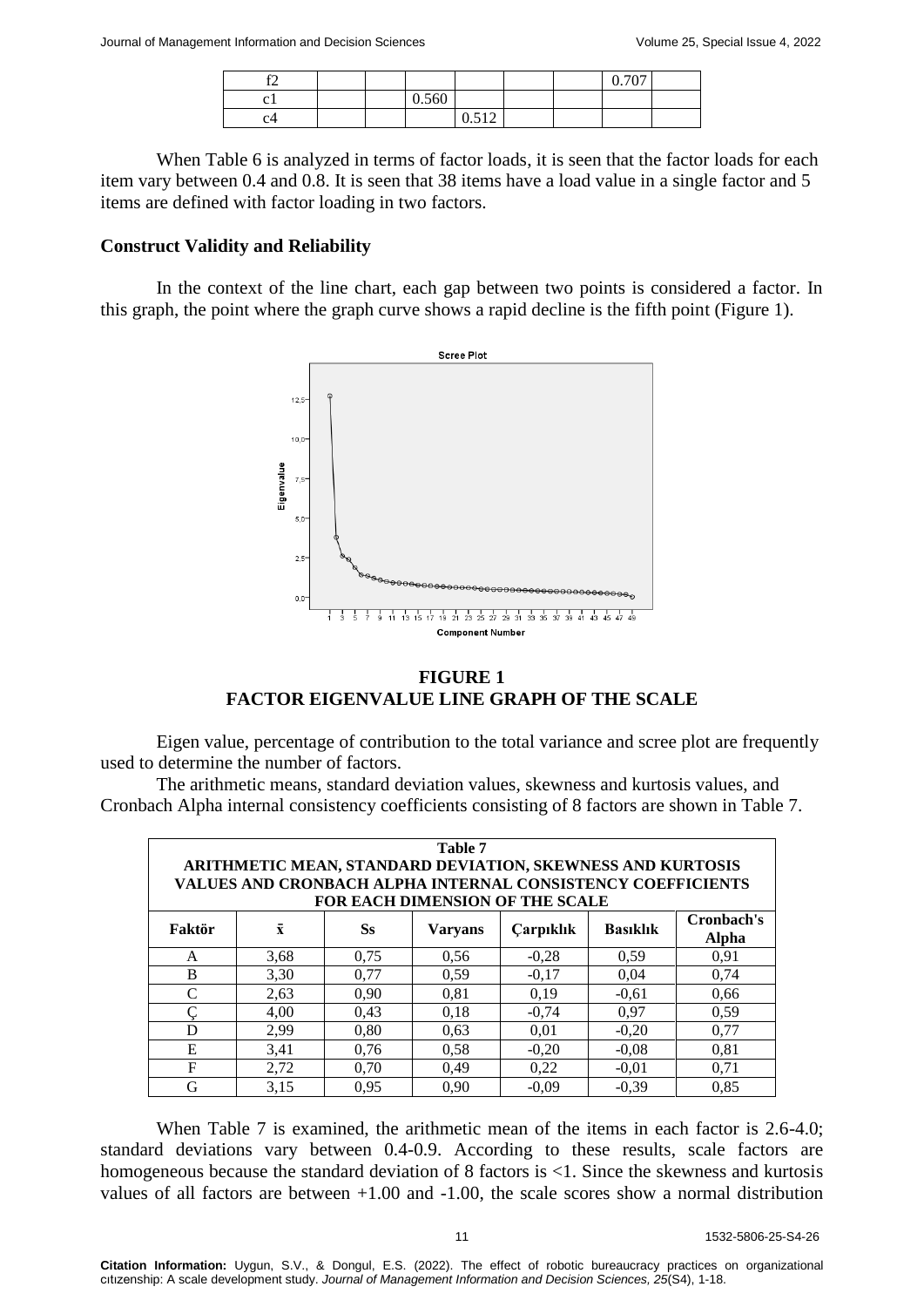feature. The Cronbach's Alpha reliability value of the 8-dimensional 43-item scale was 0.91 in the first factor, 0.74 in the second factor, 0.66 in the third factor, 0.59 in the fourth factor, 0.77 in the fifth factor, 0.81 in the sixth factor, 0.71 in the seventh factor, it is seen that it is 0.85 in the eighth factor. Factor structure was determined by Exploratory Factor Analysis (EFA) method. In the study, a measurement tool consisting of 8 factors and 43 items was developed according to EFA.

### **Findings Related to Correlation between Dimensions and Regression Analysis**

The correlation coefficient is denoted by the lowercase letter r. If the r value takes values close to -1, it is determined that there is a negative relationship between the variables, and a positive relationship is determined if it takes values close to +1. If the r value is close to zero, it is concluded that there is no relationship between the two variables.

Since the data showed a normal distribution, interpretation was made according to the Pearson Correlation Coefficient. For Pearson correlation = r: If the r value is between 0.00-0.25, the correlation degree is very weak, if the r value is between 0.26-0.49, the correlation degree is weak, if the r value is between 0.50-0.69, the correlation degree If the r value is between 0.70- 0.89, the degree of relationship is high, and if the r value is between 0.90-1.00, the degree of relationship is interpreted as very high.

| Table 8<br><b>CORRELATION MATRIX OF FACTORS</b> |            |            |             |                |             |                |                |            |
|-------------------------------------------------|------------|------------|-------------|----------------|-------------|----------------|----------------|------------|
|                                                 | A          | в          |             |                | D           | E              | F              | G          |
| A                                               |            | 0.345      | **<br>0.375 | **<br>0.408    | **<br>0.394 | **<br>0.434    | **<br>$-0.125$ | 0.395      |
| B                                               | 0.345      |            | **<br>0.287 | 0.259          | 0.233       | **<br>0.297    | 0.024          | 0.228      |
| $\mathbf C$                                     | 0.375      | 0.287      |             | $0.406$ **     | **<br>0.420 | **<br>0.254    | 0.027          | 0.431      |
|                                                 | $0.408***$ | $0.259$ ** | **<br>0.406 |                | **<br>0.341 | **<br>0.402    | **<br>$-0.081$ | $0.376***$ |
| D                                               | 0.394      | $0.233***$ | **<br>0.420 | **<br>0.341    |             | 0.309          | 0.167          | $0.448***$ |
| E                                               | 0.434      | $0.297***$ | **<br>0.254 | $0.402^{**}$   | $0.309***$  |                | **<br>$-0.123$ | $0.298***$ |
| F                                               | $-0.125$   | 0.024      | 0.027       | **<br>$-0.081$ | $0.167***$  | **<br>$-0.123$ |                | 0.002      |
| G                                               | $0.395***$ | $0.228***$ | **<br>0.431 | .**<br>0.376   | $0.448***$  | 0.298          | 0.002          |            |

The findings regarding the determination of the relationship between the factors in the scale are shown in Table 8.

As seen in Table 8, all of the factors in the scale show a significant relationship with each other.  $(p<0.01, p<0.05)$ .

When the relationship between the factors is analyzed separately;

| Table 9<br><b>CORRELATION BETWEEN MANAGEMENT'S ATTITUDES AND</b><br><b>BEHAVIORS TOWARDS PERSONNEL AND TRUST AND</b><br>ABSENTEEISM FACTOR IN THE INSTITUTION |   |       |       |  |  |  |
|---------------------------------------------------------------------------------------------------------------------------------------------------------------|---|-------|-------|--|--|--|
| Factor                                                                                                                                                        |   |       |       |  |  |  |
| Attitudes and behaviors                                                                                                                                       |   |       | 0.468 |  |  |  |
| of management towards<br>personnel (a)                                                                                                                        | p |       | 0.000 |  |  |  |
| Confidence and                                                                                                                                                |   | 0.468 |       |  |  |  |
| absenteeism (e)<br>0.000                                                                                                                                      |   |       |       |  |  |  |
| $p<0.01$ , N=599                                                                                                                                              |   |       |       |  |  |  |

In Table 9 it is seen that there is a statistically significant relationship between the attitudes and behaviors of the management towards the personnel and the factor of trust and absenteeism in the institution( $p<0.000$ ).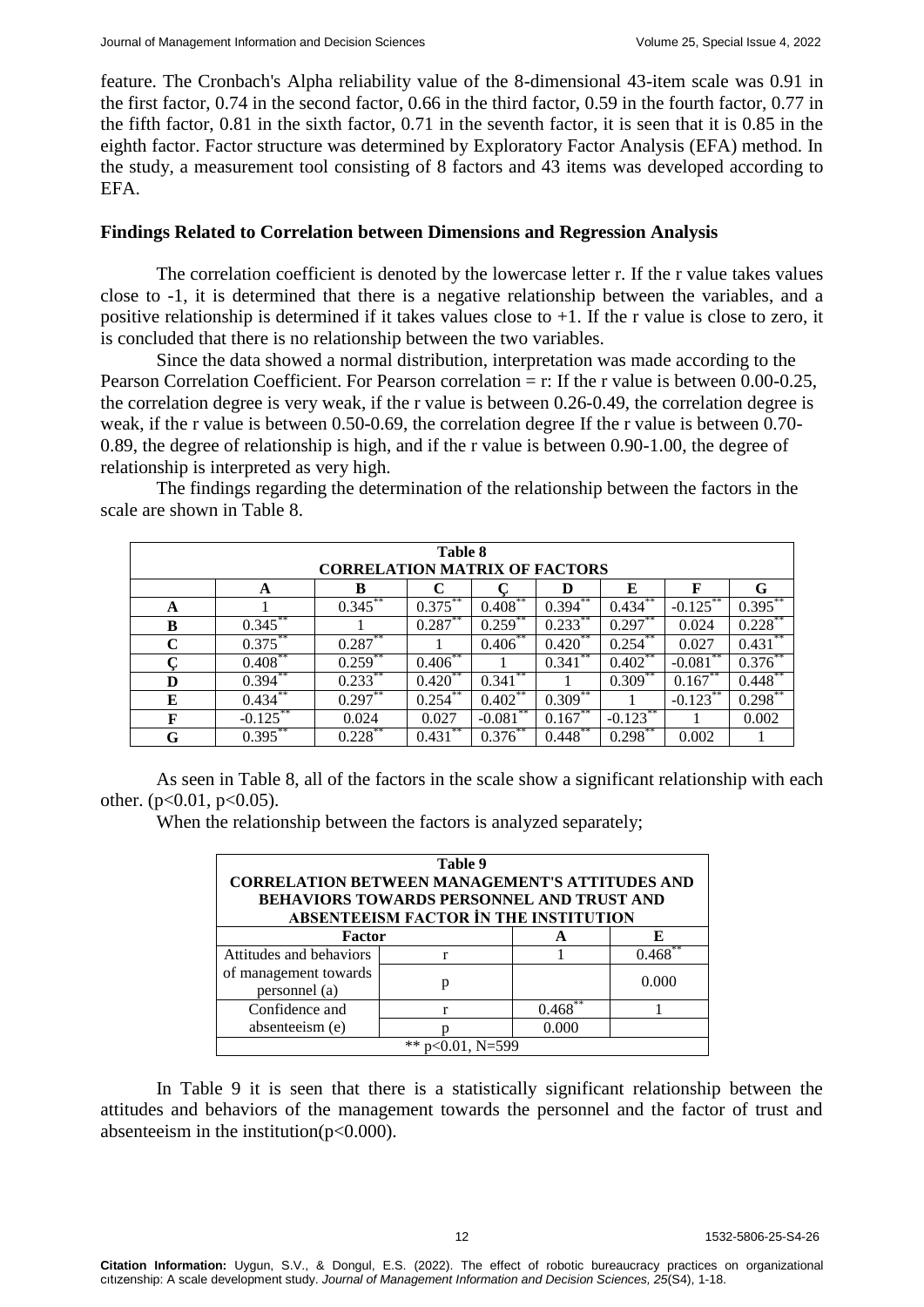| Table 10<br><b>CORRELATION BETWEEN MANAGEMENT'S ATTITUDES AND</b><br><b>BEHAVIORS TOWARDS PERSONNEL AND INSTTUTIONAL SUCCESS</b><br><b>FACTOR</b> |  |           |       |  |  |  |
|---------------------------------------------------------------------------------------------------------------------------------------------------|--|-----------|-------|--|--|--|
| в                                                                                                                                                 |  |           |       |  |  |  |
| Attitudes and                                                                                                                                     |  |           | 0 26  |  |  |  |
| behaviors of<br>management towards<br>personnel (b)                                                                                               |  |           | 0.000 |  |  |  |
| Institutional success                                                                                                                             |  | 0.267     |       |  |  |  |
| 0.000                                                                                                                                             |  |           |       |  |  |  |
|                                                                                                                                                   |  | $N = 599$ |       |  |  |  |

In Table 10, it is seen that there is a statistically significant relationship between the attitudes and behaviors of the management towards the personnel and the Institutional Success Factor (p<0.000).

| Table 11<br><b>CORRELATION BETWEEN MANAGEMENT AND TRUST AND</b><br>ABSENTEEISM FACTOR IN THE INSTITUTION |  |       |             |  |  |  |
|----------------------------------------------------------------------------------------------------------|--|-------|-------------|--|--|--|
|                                                                                                          |  |       |             |  |  |  |
|                                                                                                          |  |       | **<br>0.401 |  |  |  |
| Management (E)                                                                                           |  |       | 0.000       |  |  |  |
| Confidence and                                                                                           |  | 0.401 |             |  |  |  |
| absenteeism (F)                                                                                          |  | 0.000 |             |  |  |  |
| **<br>$p<0.01$ , N=599                                                                                   |  |       |             |  |  |  |

Table 11. It is seen that there is a statistically significant relationship between the management and the factor of trust and absenteeism in the institution  $(p<0.000)$ 

| Table 12<br><b>CORRELATION BETWEEN STAFF ATTITUDES AND BEHAVIORS TOWARDS</b><br><b>CITIZENS AND SUCCESS FACTOR</b> |   |       |       |  |
|--------------------------------------------------------------------------------------------------------------------|---|-------|-------|--|
|                                                                                                                    |   | н     |       |  |
| The success of the<br>institution (h)                                                                              |   |       | 0.714 |  |
|                                                                                                                    |   |       | 0.000 |  |
| Attitudes and behaviors<br>of staff towards citizens<br>(a)                                                        |   |       |       |  |
|                                                                                                                    | D | 0.000 |       |  |
| $p<0.01$ , N=599                                                                                                   |   |       |       |  |

In Table 12 it is seen that there is a statistically significant relationship between the attitudes and behaviors of the personnel towards the citizens and the success factor  $(p<0.000)$ . Regression analysis aims to determine the nature of the relationship between variables. In the study, a simple linear regression analysis was performed between the two selected factors in accordance with the literature.

| Table 13                                      |                 |             |         |  |
|-----------------------------------------------|-----------------|-------------|---------|--|
| TO WHAT EXTENT DO THE ATTITUDES AND           |                 |             |         |  |
| BEHAVIORS OF THE PERSONNEL TOWARDS CITIZENS   |                 |             |         |  |
| AFFECT THE FACTOR OF TRUST AND ABSENTEEISM IN |                 |             |         |  |
| THE INSTITUTION?                              |                 |             |         |  |
| Model                                         | R               | ${\bf R}^2$ | SE.     |  |
|                                               | $0.468^{\rm a}$ | 0.219       | 0.66411 |  |

In Table 13, when trust and absenteeism in the institution are taken as the dependent variable, and the attitudes and behaviors of the personnel towards the citizen as the independent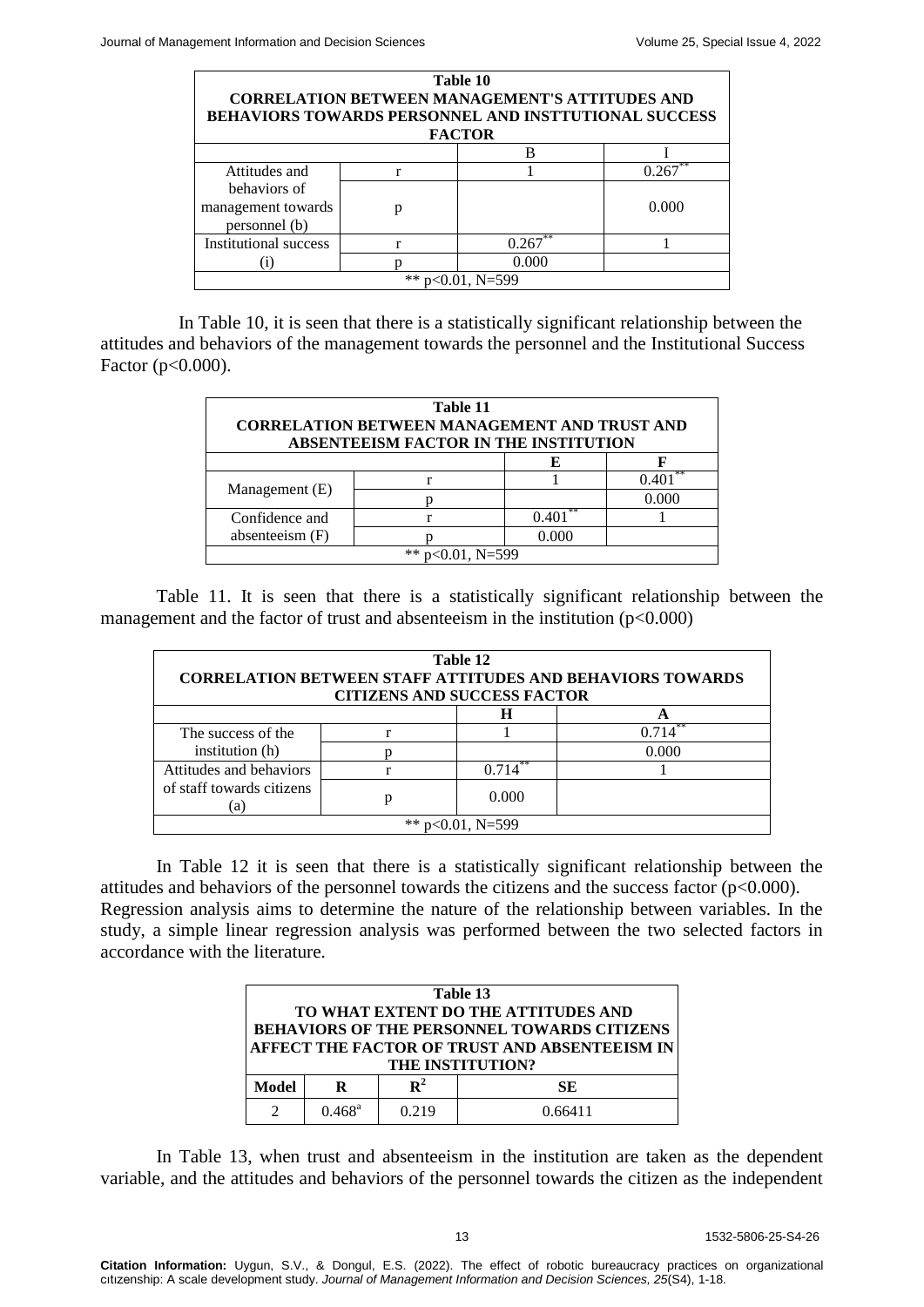variable; It is seen that the attitudes and behaviors of the personnel towards the citizens affect the trust and absenteeism factor by 22%.

| Table 14                                             |                 |       |         |  |
|------------------------------------------------------|-----------------|-------|---------|--|
| <b>HOW MUCH DO MANAGEMENT'S ATTITUDES AND</b>        |                 |       |         |  |
| <b>BEHAVIORS TOWARDS PERSONNEL AFFECT THE FACTOR</b> |                 |       |         |  |
| OF TRUST AND ABSENTEEISM IN THE INSTITUTION?         |                 |       |         |  |
| Model                                                | R               |       | SЕ      |  |
|                                                      | $0.342^{\rm a}$ | በ 117 | 0.40028 |  |

In Table 14, when trust and absenteeism in the institution are taken as the dependent variable and the attitudes and behaviors of the management towards the personnel as the independent variable; It is seen that the attitudes and behaviors of the management towards the personnel affect the trust and absenteeism factor by 12%.

The items in which the managers of the institutions expressed their opinions by marking the options "I agree" and "I totally agree" regarding the scale items are shown in Table 14.

| Table 15<br>PERCENTAGES OF INSTITUTIONAL MANAGERS' OPINIONS ON "AGREE" AND<br>"COMPLETELY AGREE" STATEMENTS ON SCALE ITEMS |                |  |
|----------------------------------------------------------------------------------------------------------------------------|----------------|--|
| <b>Scale items</b>                                                                                                         | Percentage (%) |  |
| In my institution, the management is patient with the personnel.                                                           | 89.5           |  |
| In my institution, the management monitors the work and transactions of the<br>personnel with computer-based systems.      | 90.7           |  |
| In my institution, the management respects the questions about the system from<br>the personnel.                           | 90.5           |  |
| In my organization, management cares about personnel.                                                                      | 86.1           |  |
| In my institution, the management acts as a role model for the personnel in<br>interacting with the citizen.               | 81.9           |  |
| Systematic practices implemented in my institution impose burdens on citizens<br>beyond normal bureaucracy.                | 65.1           |  |
| In my institution, the personnel do not have communication problems with the<br>citizens.                                  | 75.4           |  |
| The staff of the institution thinks that the use of technology in business and<br>transactions will be beneficial.         | 71.1           |  |
| In my institution, staff treat citizens as they would like to be treated.                                                  | 93.3           |  |
| In my institution, the staff helps citizens to use electronic applications.                                                | 76.2           |  |
| In my institution, the staff cares about the citizens.                                                                     | 90.2           |  |
| In my institution, the personnel cannot get along with other personnel.                                                    | 24.3           |  |
| In my institution, the personnel group among themselves.                                                                   | 48.8           |  |
| I am uncomfortable with groupings in my institution.                                                                       | 46.2           |  |
| The needs of the citizens are taken into account in the decision-making process.                                           | 78.6           |  |
| Citizens' problems are tried to be solved.                                                                                 | 72.1           |  |
| Citizens' questions about automatic systems are seen as a burden.                                                          | 13.9           |  |
| Personnel are supported in preparing informative videos for citizens to use<br>applications related to automated systems.  | 68.6           |  |
| Responsibility for solving the citizens' affairs is felt.                                                                  | 90.1           |  |
| Every citizen is treated fairly.                                                                                           | 72.5           |  |
| The work of the staff on citizens is appreciated.                                                                          | 91.0           |  |
| It is believed that effective instructional videos can clarify the questions of<br>citizens.                               | 74.5           |  |
| My institution is intertwined with technology.                                                                             | 61.7           |  |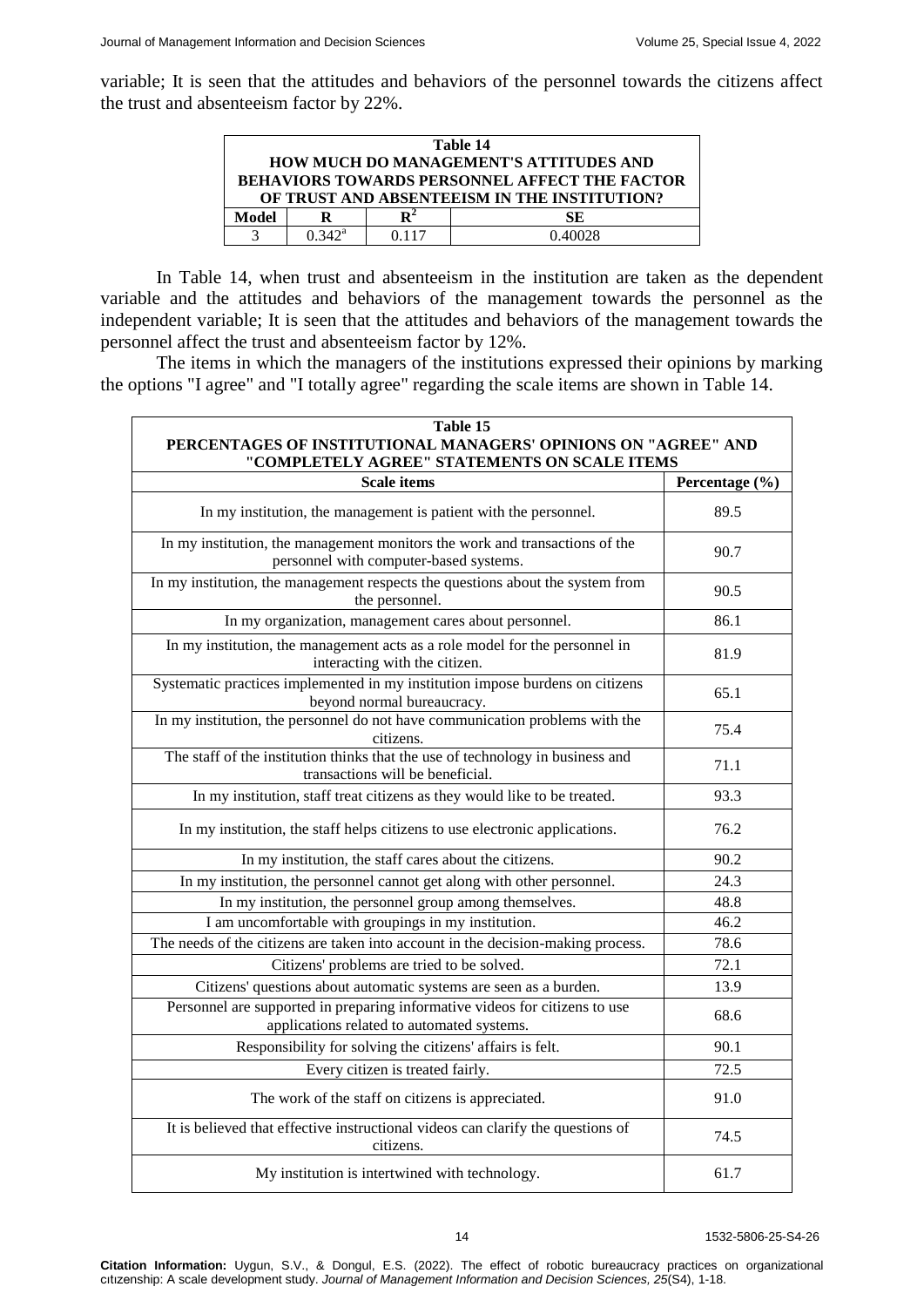| E-mails are sent automatically in my institution.                                                                                                         | 76.7 |
|-----------------------------------------------------------------------------------------------------------------------------------------------------------|------|
| Robotic bureaucracy applications facilitate the work of institution personnel.                                                                            | 95.7 |
| My institution and software companies cooperate on robotic bureaucracy<br>applications.                                                                   | 90.6 |
| The automatic systems applied in my institution are selected by considering the<br>needs of the citizens.                                                 | 87.8 |
| In my organization, staff and unit managers meet regularly to discuss issues<br>related to effective automated systems.                                   | 39.8 |
| In my institution, the personnel do not feel alienated.                                                                                                   | 41.3 |
| Citizens comply with corporate rules.                                                                                                                     | 79.1 |
| In my institution, the personnel feel that they belong to my institution.                                                                                 | 71.0 |
| There is a tracking system for working hours in my institution.                                                                                           | 83.9 |
| In my institution, the personnel come to work on time.                                                                                                    | 74.3 |
| In the recruitment policies implemented in my institution, the competence of the<br>personnel to use computer-based applications is considered important. | 73.7 |
| Personnel who have difficulties in using computer-based applications in my<br>institution reduce the success of the institution.                          | 77.1 |
| I support the inclusion of foreign nationals in the recruitment policies<br>implemented in my institution, in line with their competencies.               | 48.0 |
| In my institution, the management's interest in foreign personnel reduces the<br>motivation of other personnel.                                           | 39.9 |
| Having foreign personnel in my institution creates difficulties in agreements.                                                                            | 44.9 |
| Personnel who have difficulties in using computer-based applications in my<br>institution disrupt their time planning.                                    | 43.7 |
| I ensure that the necessary personnel training is received in my institution.                                                                             | 42.0 |
| I organize events to improve the sense of belonging of foreign personnel in my<br>institution.                                                            | 76.2 |
| In my institution, I take care to carry out studies that will reveal the skills of the<br>personnel.                                                      | 67.9 |
| I do adaptation studies for the personnel who are new to the institution.                                                                                 | 44.3 |
|                                                                                                                                                           |      |

### **DISCUSSION AND CONCLUSION**

In the quantitative study carried out by the researchers in the first phase of the research series, it has been observed that there are very few studies on the process, especially in the national and international literature. With this study, it has been possible to discuss the opinions in the field about institutions in different dimensions and to propose a structure that is suitable for the reality of institutions in the understanding of robotic bureaucracy management. It is expected that this measurement tool with high validity and reliability will contribute to the enrichment of the literature by supporting future research on the subject.

As a result of the relational analyzes of the piloted scale, 8 factors in the scale show a significant relationship with each other. There is a statistically significant relationship between the attitudes and behaviors of the management towards the personnel and the factor of trust and absenteeism in the institution, between the attitudes and behaviors of the management towards the personnel and the success factor of the institution, between the management and the trust and absenteeism factor in the institution, and between the attitudes and behaviors of the personnel towards the citizens and the success factor appears to be.

When trust and absenteeism in the institution are taken as the dependent variable, and the attitudes and behaviors of the personnel towards the citizen as the independent variable; It is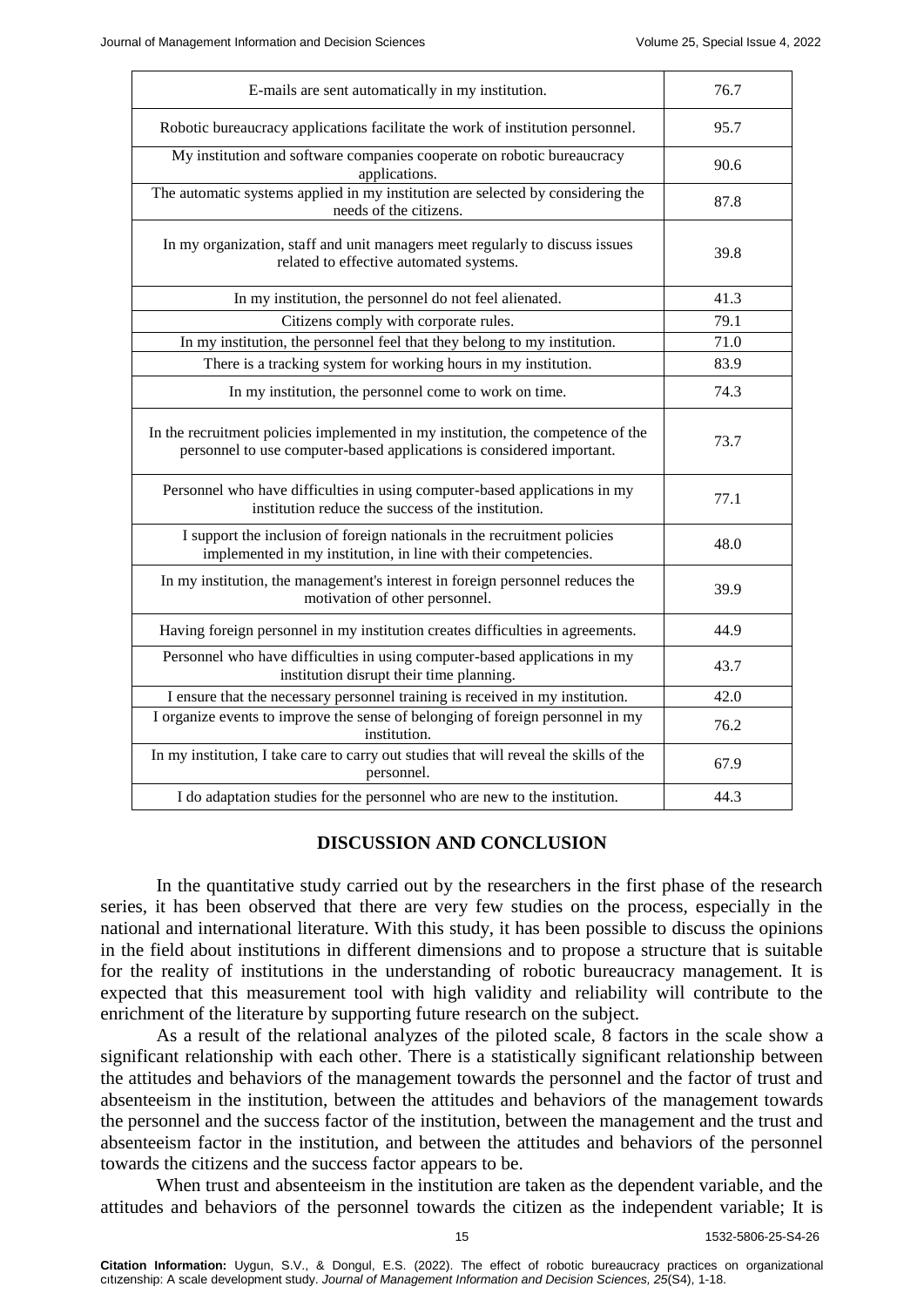seen that the attitudes and behaviors of the personnel towards the citizens affect the trust and absenteeism factor by 22% in the institution, and the attitudes and behaviors of the management towards the personnel affect the trust and absenteeism factor by 12% in the institution.

When we look at the percentages of opinion of the institution managers in the expressions "I agree" and "I totally agree" regarding the scale items, the highest percentage is seen as "Robotic bureaucracy applications facilitate the work of the institution personnel (95.7%), and the least "Questions of the citizens about automatic systems are seen as a burden (13.9%)" belongs to the article.

Especially in the recent periods, most of the research problems in the related literature in the analysis of the managerial impact of managers on the institution are directed to determine the issues such as what the behaviors are in the bureaucracy. In this study, it is focused on what managers and staff think about attitudes and behaviors towards citizens. It can be suggested that future research should be planned to provide evidence on different behaviors in examining the effect of managers on the process. At the same time, the results of the quantitative analysis can be evaluated by conducting a scale development study in which the opinions of the personnel regarding the process are taken.

In other words, the manager must be able to manage the process in a way that takes into account all the components and variables of the institution. This contribution will make a strong contribution to the quality of progress in robotic bureaucracy-based management. In addition, studies with high participation of citizens should be carried out in determining the contributions of the units to the process and the determination of the institution's goals in this regard.

#### **REFERENCES**

Abadan, N., & Bürokrasi, A.U.S.B.F. (1959). Yayinlari [Bureaucracy, A.U.S.B.F. Publications], Ankara.

- Albright, J.J., & Ve Park, H.M. (2008). "Confirmatory factor analysis using Amos, LISREL, Mplus, and SAS/STAT Calis, Technical Working Paper". The University Information Technology Services (UITS) Center for Statistical and Mathematical Computing, Indiana University.
- Aslan, S. (2009). "The relationship between charismatic leadership and organizational citizenship behavior: The role of the variables. "Work year in the institution" and "Wage". *International Journal of Human Sciences, 6*(1).
- Atalay, I. (2005). "Organizational citizenship and organizational justice master thesis". Afyon Kocatepe University,19.
- Blakely, G.L., Andrews, M.C., & Moorman, R. (2005). "The moderating effects of equity sensitivity on the relationship between organizational justice and organizational citizenship behaviors". *Journal of Business and Pschology, 20*(2), 259-273.
- Borman, W.C., & Motowidlo, S.J. (1993). "Expanding the criterion domain to include elements of contextual performance". N. Schmitt, W.C. Borman. & Associates (Edition.), Personnel selection in organizations, 71- 98. San Francisco, CA: Jossey-Bass. Borman.
- Barry, B., & Jan, Y. (2019). "Robotic bureaucracy, administrative burden and red tape in university research".
- Buluc, B. (2008). The relationship between organizational health and organizational citizenship behaviors in secondary schools. *Turkish Journal of Educational Sciences, 6*(4), 571-602.
- Byukozturk, S. (2012). "Manual of data analysis for social sciences". Ankara: Pegem Akademi Publishing [Manual of data analysis for social sciences. Ankara: Pegem Academy Publishing].
- Cetintas, H.B. (2016). "Evaluation of organizational communication phenomenon in management approaches". *Gumushane University Faculty of Communication Electronic Journal, 4*(1).
- Cimen, M. (2016). New approaches in management: Organizational citizenship behavior, Acıbadem University. *Journal of Health Sciences, 2*.
- Çokluk, O.S., Şekercioğlu, G., & Ve Büyüköztürk, S. (2012). *Multivariate statistics for social sciences: Spss and lisrel applications.*

Demirel, D. (2006). E-Government and world examples. *Journal of the Court of Accounts, 61*.

Dolunay, A. (2016). Evaluation of basic principles of citizenship law in terms of turkish law and turkish cypriot law, *Journal of TBB.*

Eryılmaz, B. (2003). *Public administration, erkam publishing house*. Istanbul.

- Farh, J.L., Zhong, C.Bo, & Dennis W.O. (2000). "Organizational citizenship behavior in the people's republic of China". *Academy of Management Proceedings,* OB,1-6.
- Fedotova, N. (2005). Organizational structure and technology master thesis, kadir has university, Institute of social sciences. *Department of Business Administration.*
- Finkelstein, M.A. (2006). "Dispositional predictors of organizational citizenship behavior: Motives, motive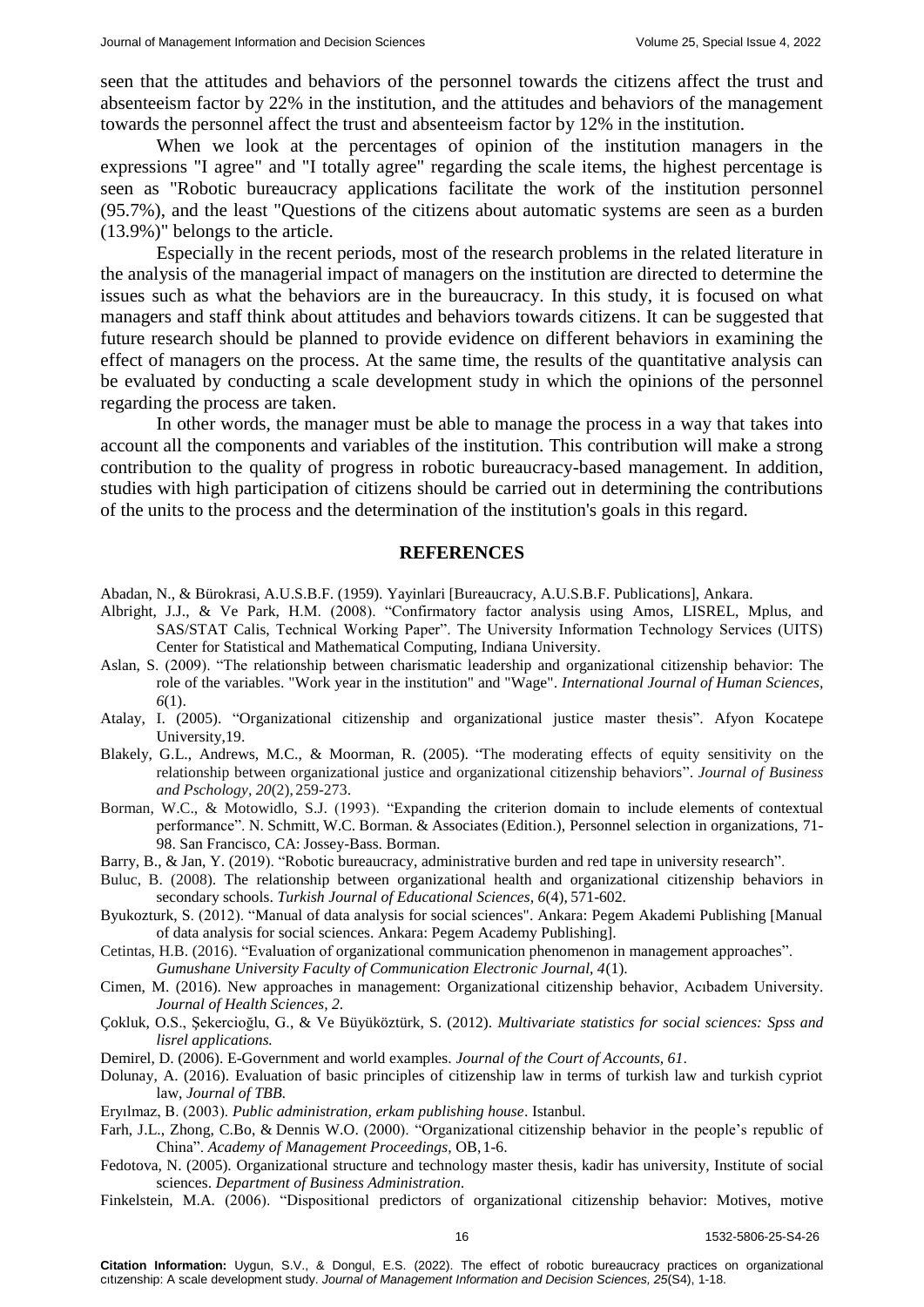fulfillment, And role identity", Social behavior and personality. *An international journal, 34*(6).

- Floyd, F.J., & Ve Widaman, K.F. (1995). "Factor analysis in the development and refinementof clinical assessment instruments". *Psychological Assessment, 7*(3), 286-299.
- Gokce, O., & Sahin, A. (2002). The problems of the turkish bureaucracy in the 21st century and solutions. *Journal of Social and Economic Research, 3*.
- Greenberg, J., & Baron, R. (2000). *"Behavior in organizations", (7th Edition)*. Prentice-Hall, Newjersey.
- Gurbuz, S. (2006). A research on determining the relationships between organizational citizenship behavior and emotional commitment. *Journal of Economic and Social Research,2*(1).
- Hair, J.F., Black, W.C., Babin, B.J., & Anderson, R.E. (2010). "*Multivariate data analysis a global perspective, pearson", (7th Edition)*. Global Edition.
- Hallinger, P., & Heck, R.H. (2010). "Collaborative leadership and school improvement: Understanding the impact on school capacity and student learning". *School Leadership and Management, 30*(2), 95–110.
- Hallinger, P., & Heck, R. (2011). "Conceptual and methodological issues in studying school leadership effects as a reciprocal process". *School effectiveness and school ımprovement, 22*(2), 149–173.
- Heck, R.H., & Hallinger, P. (2009). "Assessing the contribution of distributed leadership to school improvement and growth in math achievement". *American Educational Research Journal 46*, 626–658.
- İrmis, A., & Gok, E. (2007). Global feudalism: The case of contract manufacturing and organizational citizenship in less developed countries. *6th Anatolian Business Congress, 9*.
- Kalayci, S. (2010). *"SPSS applied multivariate statistical techniques"*. Ankara: Pegem Academy Publishing.
- Karaman, A., & Aylan, S., (2012). Organizational citizenship. *Journal of KSÜI Faculty of Economics and Administrative Sciences, 2,* 35-48.
- Kline, R.B. (2010). *"Principles and practice of structural equation modeling".* The Guilford Press, New York.
- Kurtulus, K. (2004). *Marketing studies, Extended (7th Edition)*. Istanbul University, Faculty of business administration, Istanbul, 397–407.
- Kutlu, O. (2006). Comparative public administration theoretical framework and country practices, (Changing the public service conception in municipalities in the framework of the new public management concept: The case of konya metropolitan municipality), Cizgi bookstore, Ankara.
- Kucuk, A. (2018). The effect of corporate information management systems on public administration and egovernment: Ministry of national defense recruitment ınformation system master thesis, Ankara University. *Institute of Social Sciences, Department of Information and Records Management.* Ankara, s.44.
- Mercan, M. (2006). *Organizational commitment in teachers, Organizational alienation and organizational citizenship master's thesis*, Afyon kocatepe university, Institute of Social Sciences Afyon, 7.
- Mucaoglu, D. (2006). *Friendship, Success and status efforts of employees and examining the relationship of these efforts with organizational citizenship behaviors master's thesis*. Hacettepe University, Institute of Social Sciences, Ankara, 42-51.
- Netemeyer, R.G., Boles, J.S., Mckee, D.O., & Mccurian, R. (1997). "An investigation into the antecedents of organizational citizenship behaviors in a personal selling context". *Journal of Marketing, 61,* 85-98.
- Organ, D.W. (1988). "Organizational citizenship behavior. The Good Soldier Syndrome, Lexington Boks", Lexington - Massachusetts.
- Ozdevecioglu, M. (2003). A study on the determination of the relationship between organizational citizenship behavior and some demographic characteristics and academic achievements of university students. *Erciyes University Journal of FEAS, 20*.
- Ozer, M.A. (2013). Searching for restructuring in management against weber's bureaucracy. *Journal of Global Economics and Business Studies, 2*(4).
- Pamukoglu, K., & Ocak, M. (2007). *The role of information technologies in the effectiveness of the state and the application of online sales.* General command of maps. Ankara, 58.
- Podsakoff, P.M., MacKenzie, S.B., Paine, J.B., & Ve Bachrach, D.G. (2000). "Organizational citizenship behaviors: A critical review of the theoretical and empirical literature and suggestions for future research". *Journal of Management, 26*(3), 513-563.
- Rennie, K.M. (1997). "Exploratory and confirmatory rotation strategies in exploratory factor analysis". *Paper presented at the annual meeting of the southwest educational research association*. (Austin, January).
- Sancaktutar, M. (2013). Factors affecting adoption and dissemination of e-government ınnovations: some evidence from the context of turkish e-government master's thesis, Maltepe University. *Institute of Social Sciences, Department of Sociology*, Istanbul.
- Schnake, M.E., Dumler, M.P., & Cochran, D.S. (1993). "The relationship between traditional' leadership, 'Super' leadership, and organizational citizenship behavior". *Group & Organization Management, 18*(3), 352-365.
- Sezgin, F. (2005). Organizational citizenship behaviors: A conceptual analysis and some ımplications for school, *Journal of Gazi Education Faculty, 25*(1), 317-339.
- Tahtalioglu, H. (2011). Bureaucracy as a factor complicating restructuring studies in Turkish public administration, Atatürk University, Institute of Social Sciences, Department of Public Law, Master's Thesis.
- Tecim, V. (2002). Information technologies for effective management in public institutions: Sakarya governorship. *Information Systems Application, DEÜİİBF Journal, 17*(1),144-145.
- Tabachnick, B.G., & Fidell, L.S. (2013). *"Using multivariate statistics" (6th edition)*.

#### 17 1532-5806-25-S4-26